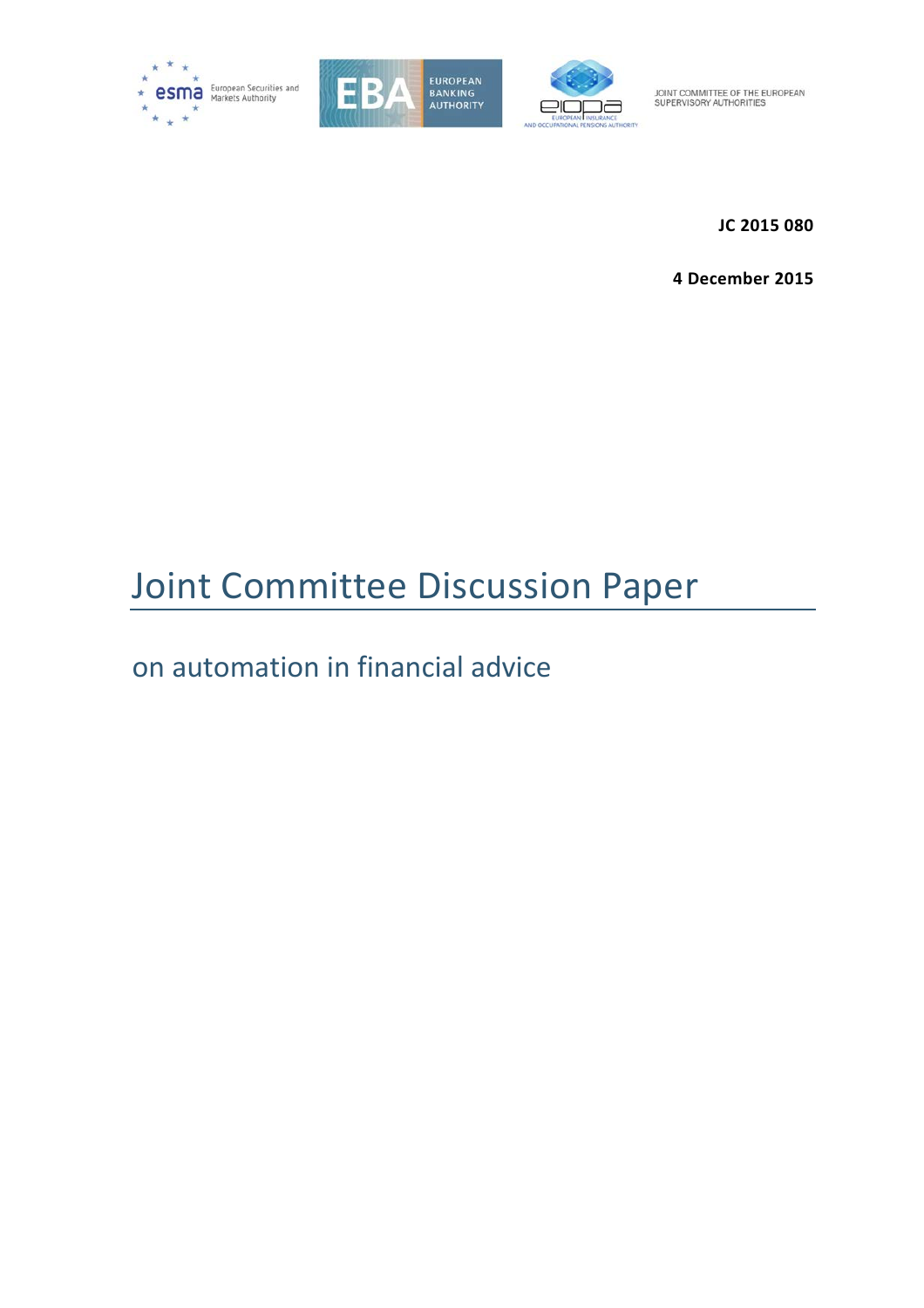





# <span id="page-1-0"></span>Table of contents

| <b>Table of contents</b>                                                                                                                                                                                                                                 | $\overline{2}$ |
|----------------------------------------------------------------------------------------------------------------------------------------------------------------------------------------------------------------------------------------------------------|----------------|
| <b>Practical information</b>                                                                                                                                                                                                                             | 3              |
| <b>Executive summary</b>                                                                                                                                                                                                                                 | 4              |
| <b>Background</b>                                                                                                                                                                                                                                        | 5              |
| Main characteristics of automated financial advice tools                                                                                                                                                                                                 | 12             |
| <b>Potential benefits</b>                                                                                                                                                                                                                                | 16             |
| Benefits to consumers                                                                                                                                                                                                                                    | 16             |
| Benefits relating to cost<br>Benefits relating to consumer access<br>Benefits relating to the quality of service                                                                                                                                         | 16<br>16<br>17 |
| Benefits to financial institutions                                                                                                                                                                                                                       | 19             |
| Benefits relating to cost<br>Benefits relating to the size of the potential client base<br>Benefits relating to the quality of service                                                                                                                   | 19<br>19<br>19 |
| <b>Potential risks</b>                                                                                                                                                                                                                                   | 21             |
| Risks to consumers                                                                                                                                                                                                                                       | 21             |
| Risks related to consumers having limited access to information, and/or limited ability to<br>process that information<br>Risks related to flaws in the functioning of the tool<br>Risks related to a widespread use of automated financial advice tools | 21<br>25<br>27 |
| Risks to financial institutions                                                                                                                                                                                                                          | 28             |
| Risks related to the functioning of the tool<br>Risks related to liability allocation                                                                                                                                                                    | 28<br>28       |
| <b>Possible evolution of the market</b>                                                                                                                                                                                                                  | 30             |
| <b>Overview of questions</b>                                                                                                                                                                                                                             | 34             |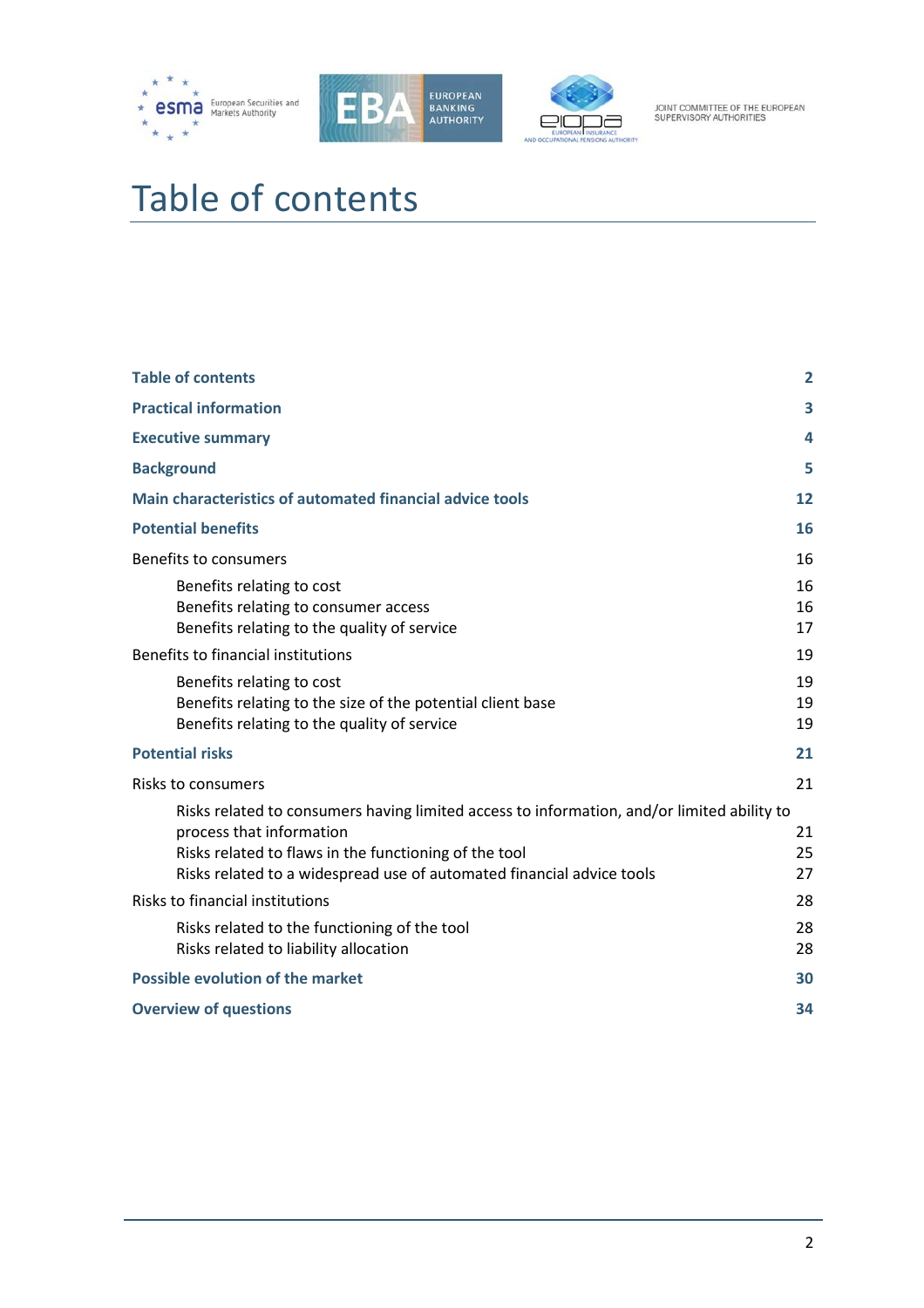





# <span id="page-2-0"></span>Practical information

EBA, EIOPA, and ESMA (the ESAs) welcome comments on this Discussion Paper on automation in financial advice and in particular on the specific questions set out in this paper.

Comments can be sent by clicking on the 'send your comments' button on the EBA website. Please note that the deadline for the submission of comments is 04 March 2016. Comments submitted after this deadline, or submitted via other means may not be processed.

Comments are most helpful if they:

- respond to the question stated;
- indicate the specific question or point to which a comment relates;
- are supported by a clear rationale;
- provide evidence to support the views expressed/ rationale proposed; and
- reflect a cross-sectoral (banking, insurance, and investment) approach, to the extent possible.

It is important to note that although you may not be able to respond to each and every question, the ESAs would encourage partial responses from stakeholders on those questions that they believe are most relevant to them.

All contributions received will be published following the close of the discussion period, unless you request otherwise by ticking the relevant box in the online form. Please note that a request to access a confidential response may be submitted in accordance with the ESA's rules on public access to documents. We may consult you if we receive such a request. Any decision we make not to disclose the response can be subject to review by the Boards of Appeal of the three ESAs and the European Ombudsman.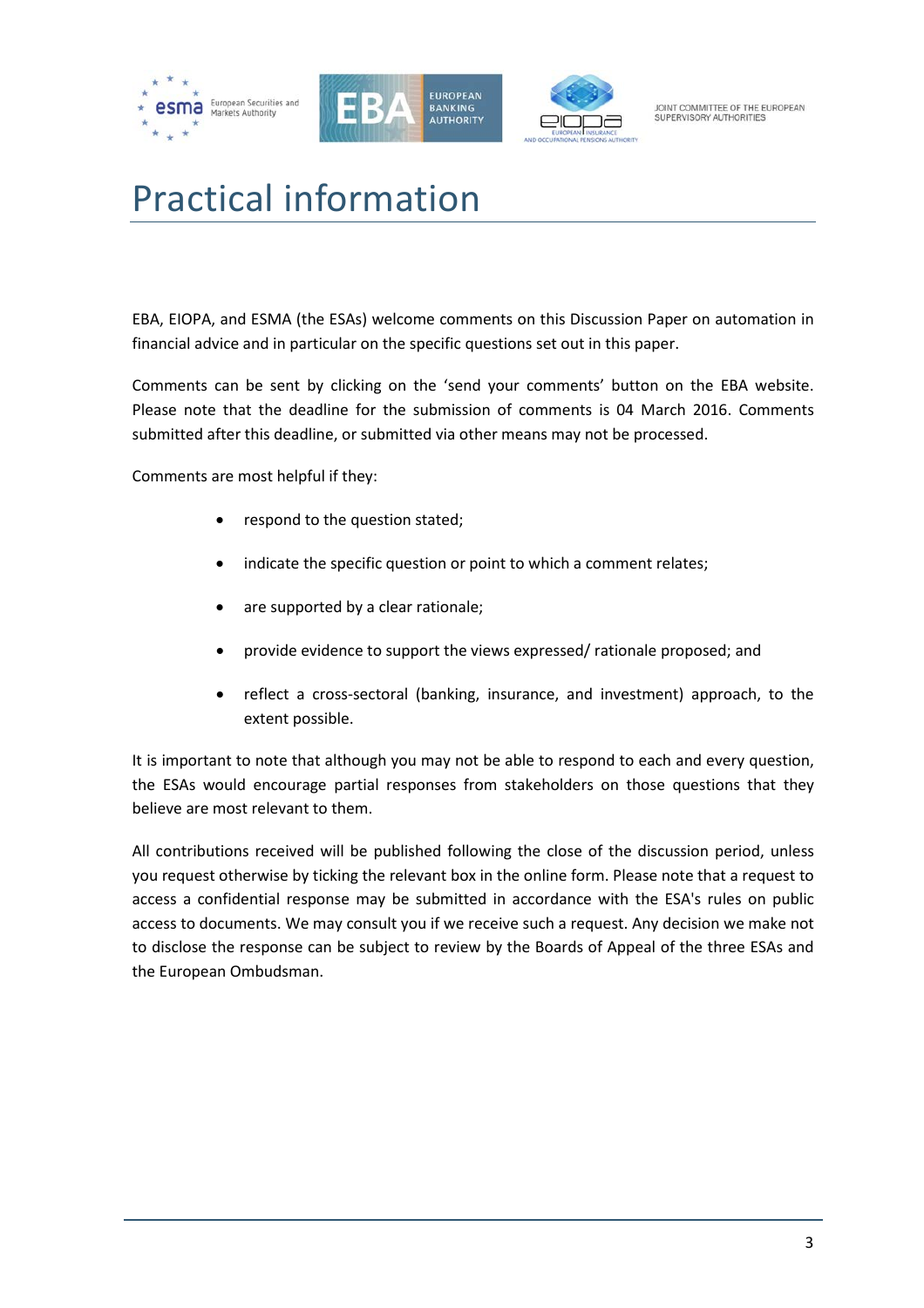





# <span id="page-3-0"></span>Executive summary

One of the tasks of the European Banking Authority (EBA), the European Securities and Markets Authority (ESMA) and the European Insurance and Occupational Pensions Authority (EIOPA), collectively known as the three European Supervisory Authorities (ESAs), is to monitor new and existing financial activities and to adopt measures, if any, with a view to promoting the safety and soundness of markets and convergence in regulatory practice.

In monitoring financial innovations, the ESAs have noted the continued increase in the digitalisation of financial services across the banking, insurance and securities sectors. Of particular interest is the phenomenon of automation in financial advice, i.e. the various ways in which consumers can use automated tools (typically websites) to receive financial advice (for example a recommendation to buy or sell financial products), without (or with very limited) human intervention. Automation in financial advice has been observed by the ESAs, albeit to varying extents, across the banking, insurance and securities sectors and across different EU Member States.

The ESAs have assessed the potential benefits and risks of automation in financial advice, with a view to determining at a later stage which, if any, regulatory and/or supervisory actions may be needed to mitigate the risks while at the same time harnessing the potential benefits. "Advice" is used in its common meaning of the word. It should be noted that the primary focus of this Discussion Paper is on the phenomenon of the automation of financial advice, not on the provision of advice itself. The ESAs are issuing this Discussion Paper in order to receive feedback from stakeholders on this preliminary high-level assessment.

This Discussion Paper starts by describing the main characteristics of automated financial advice tools as observed by the ESAs. It then presents a preliminary assessment of the potential benefits, such as a potentially wider access for consumers to financial advice; a provision of advice at lower cost; and the potential to deliver a highly consistent consumer experience when seeking financial advice. On the other hand, the potential risks include the possibility that consumers could misunderstand advice provided to them without the benefit of a human advisor to support the advice process, and the potential for limitations or errors in automated tools that may not be easily identifiable for consumers or financial institutions. The Discussion Paper concludes by presenting an overview of the possible evolution of the market.

Given this assessment, the ESAs are of the view that, even though automation in financial advice is not presently observed equally across all financial sectors and/or EU Member States, the phenomenon has the potential to continue to grow. The ESAs will assess the feedback to this Discussion Paper in order to better understand the phenomenon and to decide which, if any, regulatory and/or supervisory action is required.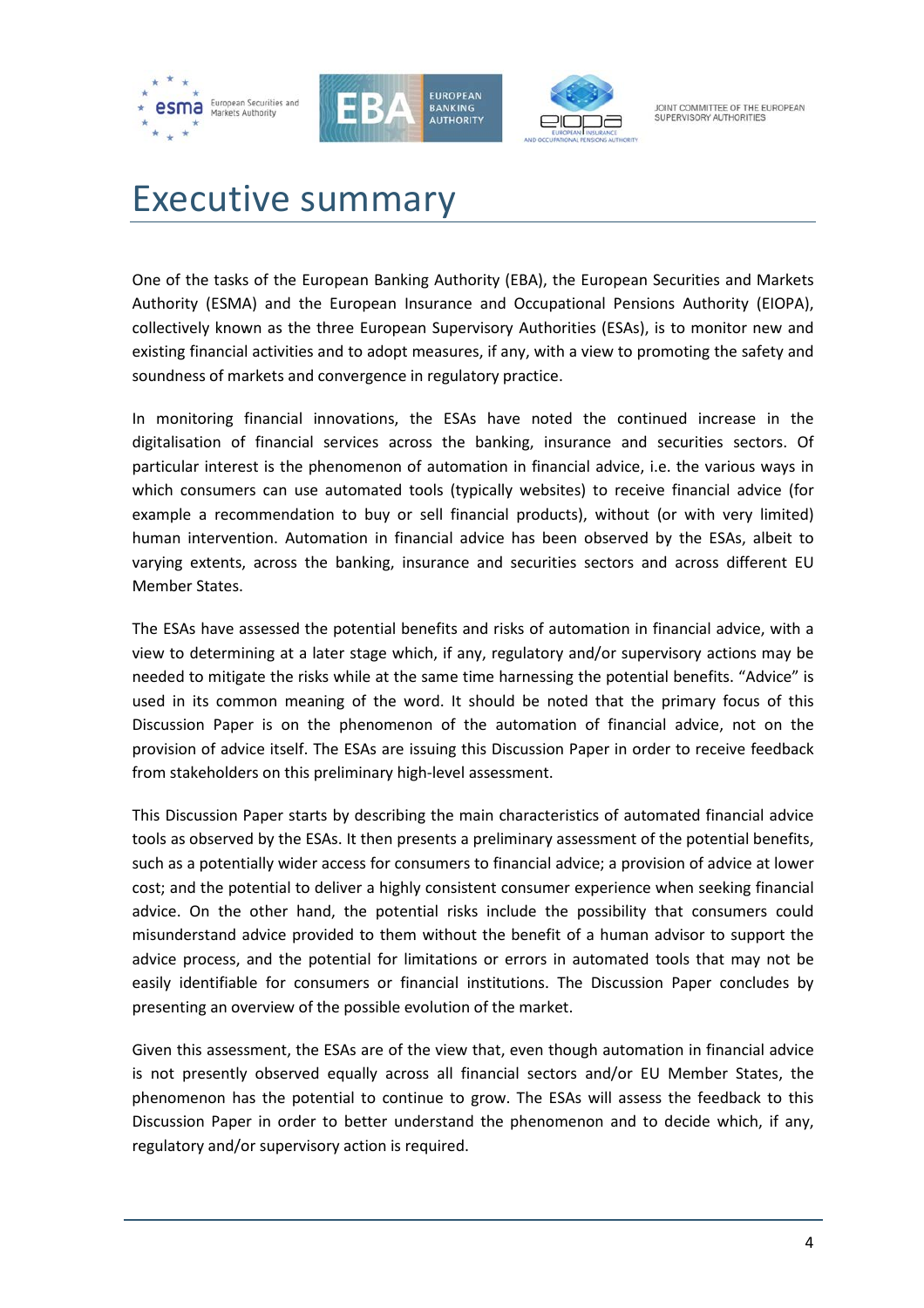

 $\overline{a}$ 





JOINT COMMITTEE OF THE FUROPEAN SUPERVISORY AUTHORITIES

# <span id="page-4-0"></span>Background

- 2. The European Banking Authority (EBA), the European Securities and Markets Authority (ESMA) and the European Insurance and Occupational Pensions Authority (EIOPA), collectively known as the three European Supervisory Authorities (ESAs), have been mandated in their founding regulations to monitor new and existing financial activities and to adopt measures, if any, with a view to promoting the safety and soundness of markets and convergence in regulatory practice.<sup>[1](#page-4-1)</sup>
- 3. In order to fulfil this mandate, the three ESAs continuously monitor innovations in financial markets, either individually for their respective sectors or jointly where an innovation occurs across sectors. In monitoring financial innovations, the ESAs have an interest in ensuring that market actors engaging with such innovations can do so with confidence. In particular, successful innovation can only be achieved and sustained where there is a high level of confidence amongst consumers in such innovations.
- 4. To achieve this, the ESAs assess the benefits and risks of financial innovations, with a view to determine which, if any, regulatory and/or supervisory actions may be needed to mitigate any risks while at the same time striking a balance to harness the benefits.
- 5. One topic that the ESAs have been observing for some time is the phenomenon of increasing digitalisation in financial services. In particular, a growing number of consumers use automated tools when managing their finances, for example, to monitor and manage their money; to obtain financial information or education; to compare the costs, features and benefits of different products or different providers; and to purchase products/services. Automated tools are also used by consumers to seek recommendations or advice prior to purchasing or selling financial products/services.
- 6. This phenomenon of increasing digitalisation is observed by the ESAs across the banking, insurance and securities sectors and is supported by other related data. For example, the Forrester Research Digital Banking Forecast data on consumer access to digital banking services shows that 2013 was the first year that the majority of adults with bank accounts in seven EU countries (France, Germany, Italy, the Netherlands, Spain, Sweden and the UK) used a Personal Computer (PC), tablet or mobile phone to access digital banking services, rather

<span id="page-4-1"></span> $1$  See Articles 9(2) in the following founding regulations of the EBA: Regulation (EU) No 1093/2010 of the European Parliament and of the Council of 24 November 2010 establishing a<br>European Supervisory Authority (European Banking Authority), http://eur-lex.europa.eu/legal-European Supervisory Authority (European Banking Authority), [http://eur-lex.europa.eu/legal](http://eur-lex.europa.eu/legal-content/EN/TXT/HTML/?uri=CELEX:32010R1093&from=EN)[content/EN/TXT/HTML/?uri=CELEX:32010R1093&from=EN\)](http://eur-lex.europa.eu/legal-content/EN/TXT/HTML/?uri=CELEX:32010R1093&from=EN);

EIOPA: Regulation (EU) No 1094/2010 of the European Parliament and of the Council of 24 November 2010 establishing a European Supervisory Authority (European Insurance and Occupational Pensions Authority), [http://eur](http://eur-lex.europa.eu/legal-content/EN/TXT/HTML/?uri=CELEX:32010R1094&from=EN)[lex.europa.eu/legal-content/EN/TXT/HTML/?uri=CELEX:32010R1094&from=EN\)](http://eur-lex.europa.eu/legal-content/EN/TXT/HTML/?uri=CELEX:32010R1094&from=EN); and ESMA: Regulation (EU) No 1095/2010 of the European Parliament and of the Council of 24 November 2010 establishing

a European Supervisory Authority (European Securities and Markets Authority), [http://eur-lex.europa.eu/legal](http://eur-lex.europa.eu/legal-content/EN/TXT/HTML/?uri=CELEX:32010R1095&from=EN)[content/EN/TXT/HTML/?uri=CELEX:32010R1095&from=EN\)](http://eur-lex.europa.eu/legal-content/EN/TXT/HTML/?uri=CELEX:32010R1095&from=EN).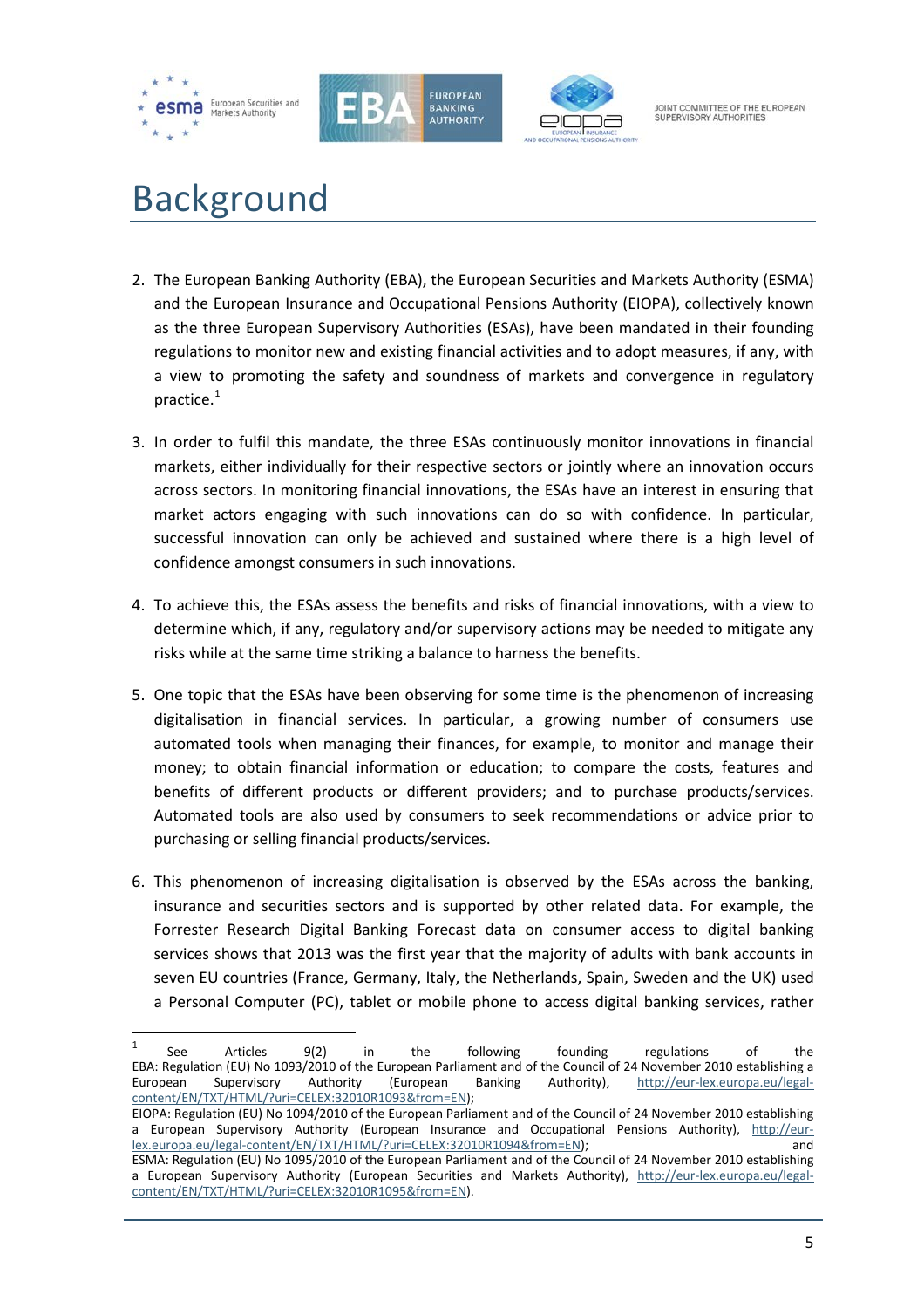





than conventional means (e.g. in branch or via telephone). This is forecast to grow at a rate of 19% per annum by [2](#page-5-0)018<sup>2</sup>. Specifically in relation to investment advice in the securities sector, an estimate by independent research firm MyPrivateBanking in 2015 expects that global assets under management of automated advice services (at times, and in the research above, also referred to as 'robo-advice') will reach \$20 billion by the end of 2015. Within the five following years the global assets under management of robo-advisors is forecast to grow to an estimated \$450 billion (2020).<sup>[3](#page-5-1)</sup>

- 7. In considering the topic of automation in financial advice, the ESAs have observed the following across the banking, securities and insurance and pensions sectors :
	- In the banking sector:
		- i. Automation specifically in relation to financial advice does not seem to be very widespread. However, human contact is supported more and more by the use of various automated tools. These include comparison websites that can compare products offered by various financial institutions, and websites providing information on specific products and helping consumers to select between products by using simulators and calculators. The use of such tools has been observed in relation to products such as mortgages, personal loans, bank accounts and bank deposits. These tools may allow consumers to finalise a purchase, conclude a contract, or act as intermediaries which, after giving recommendation, help the consumer to get in touch with the financial institution offering the given products or services.
		- ii. New business models that are based in providing advice through automated advisory tools have nonetheless emerged (e.g. automated tools where the consumer fills in all relevant information and receives an advice on which mortgage to get as a result).
	- In the securities sector:
		- i. Automation in relation to financial advice is a more mature phenomenon, although the provision of advice that is completely automated appears to feature only in a few EU Member States. In this business model, automated tools are used as a type of financial adviser, often referred to

 $\overline{a}$ 

<span id="page-5-0"></span><sup>&</sup>lt;sup>2</sup> See the Forrester Research Digital Banking Forecast at

[https://www.forrester.com/Forrester+Research+Digital+Banking+Forecast+2013+To+2018+EU7/fulltext/-/E-](https://www.forrester.com/Forrester+Research+Digital+Banking+Forecast+2013+To+2018+EU7/fulltext/-/E-RES112122)

<span id="page-5-1"></span> $3$  See "Robo-Advisors 2.0 - How Automated Investing is Infiltrating the Wealth Management Industry, MyPrivateBanking, 2015, executive summary,

[http://www.myprivatebanking.com/UserFiles/file/Extract%20-%20MyPrivateBanking%20Research%20Report%20-](http://www.myprivatebanking.com/UserFiles/file/Extract%20-%20MyPrivateBanking%20Research%20Report%20-%20Robo-Advisors%202.0(1).pdf) [%20Robo-Advisors%202.0\(1\).pdf.](http://www.myprivatebanking.com/UserFiles/file/Extract%20-%20MyPrivateBanking%20Research%20Report%20-%20Robo-Advisors%202.0(1).pdf)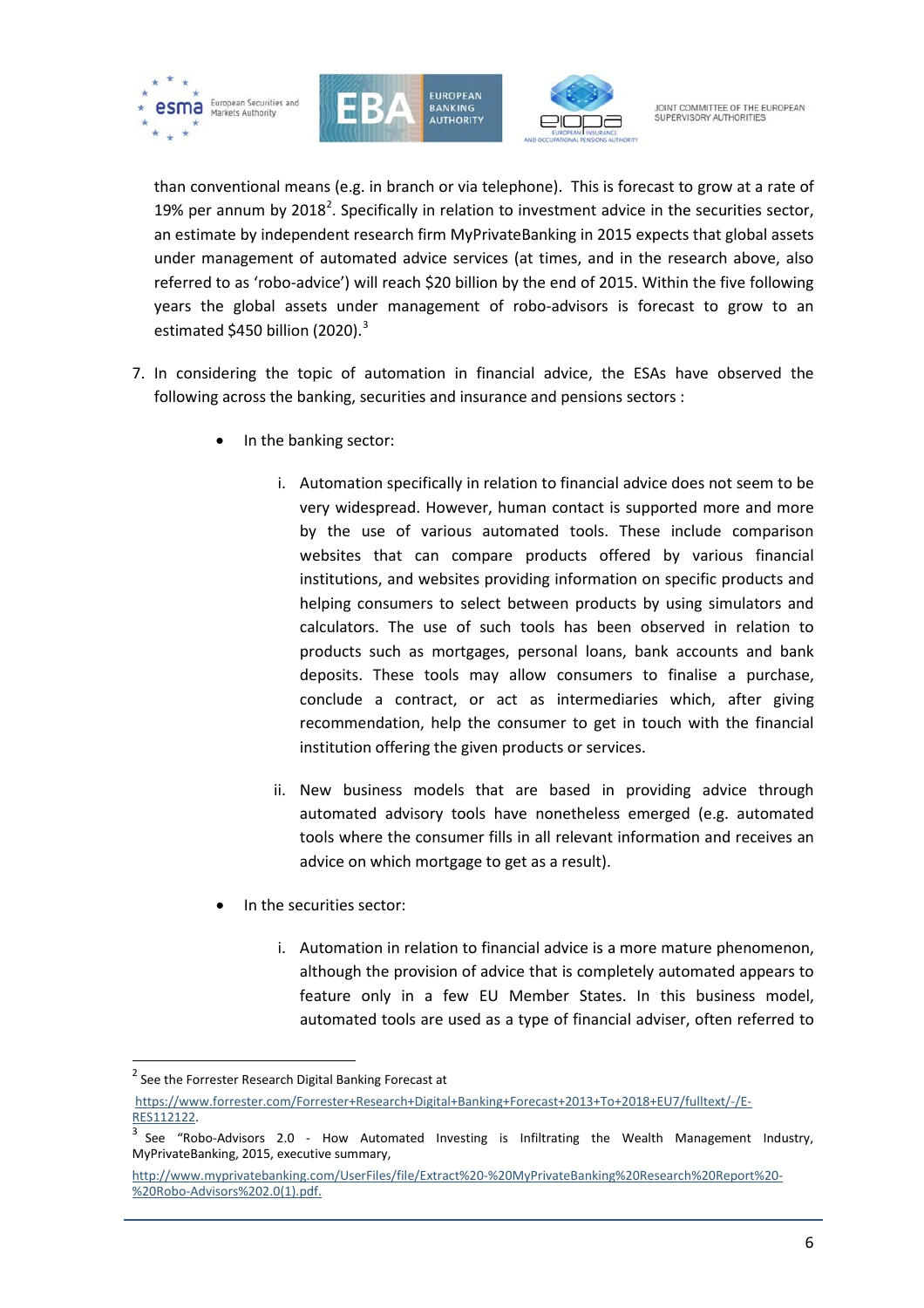

 $\overline{a}$ 





JOINT COMMITTEE OF THE FUROPEAN SUPERVISORY AUTHORITIES

as a 'robo-adviser': the automated tool asks prospective investors for information about their specific circumstances and, based on the answers provided, an algorithm is used to recommend transactions in financial instruments that match the customer's profile.

- ii. Different automated tools may be used to support different parts of the advice process, for example the collection of information, risk profiling, portfolio analysis, and order processing or trading.
- iii. Some advice services are entirely automated, whereas other services foresee human interaction between the consumer and the advice provider at some stage.
- iv. In a greater number of European jurisdictions, other automated tools exist that offer various online functionality to consumers. Such offerings include (but are not limited to): the possibility to open and manage online trading accounts that allow the consumer to trade financial instruments on an execution-only basis; automated portfolio management services;<sup>[4](#page-6-0)</sup> and automated tools that compare the prices of transacting in different financial instruments.[5](#page-6-1)
- In the insurance and pensions sector:
	- i. New business models that provide online independent financial advisory services that use algorithms to select pension investments for savers have emerged.
	- ii. Some insurance undertakings' websites propose a personalised quote to the consumer on the basis of a questionnaire.
	- iii. Unit-linked life insurance products and pure protection products (such as health insurance, travel insurance, property insurance, household insurance, vehicle insurance, accident insurance, general and pension life assurance products) can be purchased online in many jurisdictions. The online purchase process often includes online, automated recommendation based on a mix between quote calculation engines and personal detail questionnaires.

<span id="page-6-0"></span><sup>4</sup> 'Automated' portfolio management is the service of portfolio management provided via algorithms or other IT tools, including so-called "copy trading," where a service provider exercises investment discretion by automatically executing the trade signals of third parties, where such a service relates to MiFID financial instruments. The automatic execution of trade signals is discussed in more detail in ESMA's 2012 Q&A on MiFID and Investor Protection:<br>http://www.esma.europa.eu/system/files/2012-382.pdf.

<span id="page-6-1"></span> $<sup>5</sup>$  As one example, some automated tools offer an investment portfolio 'scan' service, whereby the tool can analyse a</sup> specific financial instrument or an investor's current investment portfolio, and compare this to other (lower cost) investment opportunities in the market place.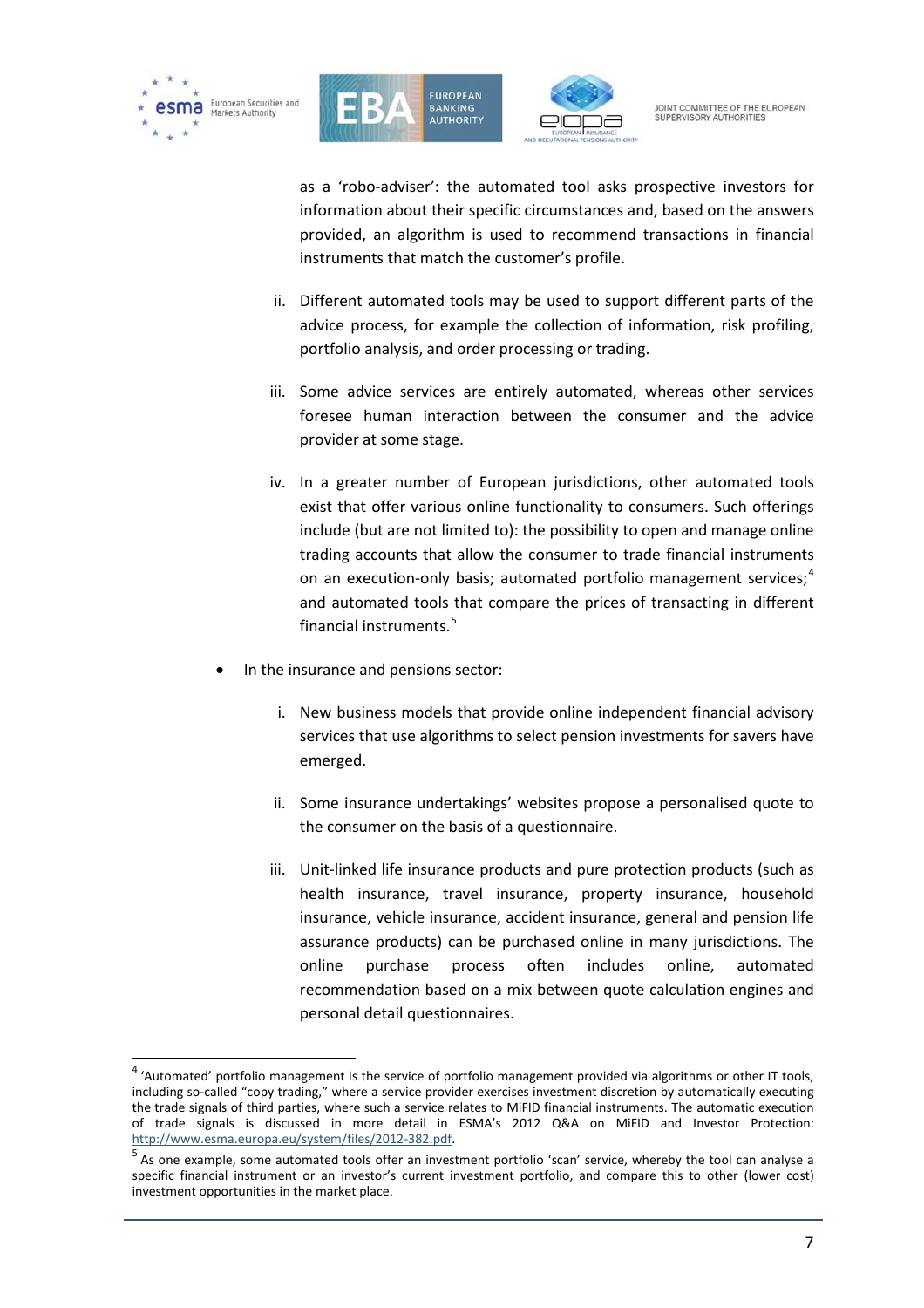

j





JOINT COMMITTEE OF THE FUROPEAN SUPERVISORY AUTHORITIES

- 8. In jurisdictions both inside and outside of the EU, the topic of automated financial advice has gained in prominence, including in mainstream media. Some national regulators have taken specific actions in their jurisdictions. In the securities sector, this includes, inter alia, the provision of guidance on the use of automated tools in the context of assessing customer suitability and the reasonableness of the advice/recommendation. [6](#page-7-0) However, no harmonised action has been taken in the EU to date.
- 9. As is often the case with financial innovation topics, the phenomenon of automation in financial advice has emerged against a background of a lack of clarity in the existing legislative framework and inconsistent regulatory treatment across the three sectors. For example, the notion of 'automation' in the context of financial services is not defined in any relevant sectorial legislation. The concept of 'advice' is defined, although to a different extent across the three sectors:
	- In the banking sector, (i.e. loans, mortgages, deposits, payment accounts, payment services, and electronic money), the Mortgage Credit Directive defines 'advisory services<sup>'[7](#page-7-1)</sup>. This definition, however, is only applicable to products and services within the scope of this specific Directive and is not, therefore, common and valid for all banking products;

as defined by law in 2013 [\(http://amf-france.org/Actualites/Communiques-de](http://amf-france.org/Actualites/Communiques-de-presse/AMF/annee_2013.html?docId=workspace%3A%2F%2FSpacesStore%2Fa2889dcc-be37-46a9-9562-41179f002c2c)[presse/AMF/annee\\_2013.html?docId=workspace%3A%2F%2FSpacesStore%2Fa2889dcc-be37-46a9-9562-](http://amf-france.org/Actualites/Communiques-de-presse/AMF/annee_2013.html?docId=workspace%3A%2F%2FSpacesStore%2Fa2889dcc-be37-46a9-9562-41179f002c2c)

<span id="page-7-0"></span><sup>&</sup>lt;sup>6</sup> As illustrated in the "Report on the IOSCO Social Media and Automation of Advice Tools Surveys", July 2014, available a[t http://www.iosco.org/library/pubdocs/pdf/IOSCOPD445.pdf.](http://www.iosco.org/library/pubdocs/pdf/IOSCOPD445.pdf)

A number of Member-States have carried out some level of analysis of automation in financial advice or similar phenomenon. For instance, the Danish FSA conducted a study on the use of automated advice tools in the investment area in 2013 [\(https://www.finanstilsynet.dk/da/Nyhedscenter/Pressemeddelelser/Arkiv-PM/Presse-](https://www.finanstilsynet.dk/da/Nyhedscenter/Pressemeddelelser/Arkiv-PM/Presse-2013/Undersoegelse-af-IT-baseret-investeringsraadgivning.aspx)[2013/Undersoegelse-af-IT-baseret-investeringsraadgivning.aspx\)](https://www.finanstilsynet.dk/da/Nyhedscenter/Pressemeddelelser/Arkiv-PM/Presse-2013/Undersoegelse-af-IT-baseret-investeringsraadgivning.aspx); the French AMF and ACPR issued a joint press release specifying which services may fall into investment advice, receipt and transmission of orders or portfolio management

[<sup>41179</sup>f002c2c\)](http://amf-france.org/Actualites/Communiques-de-presse/AMF/annee_2013.html?docId=workspace%3A%2F%2FSpacesStore%2Fa2889dcc-be37-46a9-9562-41179f002c2c); the French AMF also published a position regarding ESMA Guidelines on certain aspects of the MiFID suitability requirements in 2012 [\(http://amf-france.org/en\\_US/Actualites/Communiques-de-](http://amf-france.org/en_US/Actualites/Communiques-de-presse/AMF/annee_2012.html?docId=workspace%3A%2F%2FSpacesStore%2Fd36c992c-5fa3-45c6-a5dc-9d0c84ae0a11¤tPage=2)

[presse/AMF/annee\\_2012.html?docId=workspace%3A%2F%2FSpacesStore%2Fd36c992c-5fa3-45c6-a5dc-](http://amf-france.org/en_US/Actualites/Communiques-de-presse/AMF/annee_2012.html?docId=workspace%3A%2F%2FSpacesStore%2Fd36c992c-5fa3-45c6-a5dc-9d0c84ae0a11¤tPage=2)[9d0c84ae0a11&currentPage=2\)](http://amf-france.org/en_US/Actualites/Communiques-de-presse/AMF/annee_2012.html?docId=workspace%3A%2F%2FSpacesStore%2Fd36c992c-5fa3-45c6-a5dc-9d0c84ae0a11¤tPage=2); the Italian supervisory authority on insurance sector (IVASS) conducted a survey on comparison websites in 2014

[<sup>\(</sup>http://www.ivass.it/ivass\\_cms/docs/F4449/INVESTIGATION\\_INTO\\_COMPARISON\\_WEBSITES\\_IN\\_THE\\_ITALIAN\\_INSURA](http://www.ivass.it/ivass_cms/docs/F4449/INVESTIGATION_INTO_COMPARISON_WEBSITES_IN_THE_ITALIAN_INSURANCE_MARKET.pdf) [NCE\\_MARKET.pdf.\)](http://www.ivass.it/ivass_cms/docs/F4449/INVESTIGATION_INTO_COMPARISON_WEBSITES_IN_THE_ITALIAN_INSURANCE_MARKET.pdf); and the UK FCA carried out a thematic review about retail investment advice in 2014, [\(http://www.fca.org.uk/static/documents/thematic-reviews/tr14-21.pdf\)](http://www.fca.org.uk/static/documents/thematic-reviews/tr14-21.pdf)

<span id="page-7-1"></span> $^7$  The Mortgage Credit Directive - MCD (Directive 2014/17/EU of the European Parliament and of the Council, of 4 February 2014, at the following website: [http://eur-lex.europa.eu/legal-](http://eur-lex.europa.eu/legal-content/EN/TXT/PDF/?uri=CELEX:32014L0017&from=EN)

[content/EN/TXT/PDF/?uri=CELEX:32014L0017&from=EN\)](http://eur-lex.europa.eu/legal-content/EN/TXT/PDF/?uri=CELEX:32014L0017&from=EN) defines 'advisory services' as 'the provision of personal recommendations to a consumer in respect of one or more transactions relating to credit agreements and constitutes a separate activity from the granting of a credit and from the credit intermediation activities set out in point 5', under article 4(21). It then sets what it calls 'standards for advisory services' under article 22 MCD.

Also, the IV Capital Requirements Directive (CRD IV Directive 2013/36/EU of the European Parliament and of the Council of 26 June 2013 on access to the activity of credit institutions and the prudential supervision of credit institutions and investment firms, amending Directive 2002/87/EC and repealing Directives 2006/48/EC and 2006/49/EC, at the following website: [http://eur-lex.europa.eu/legal-](http://eur-lex.europa.eu/legal-content/EN/TXT/PDF/?uri=CELEX:32013L0036&from=EN)

[content/EN/TXT/PDF/?uri=CELEX:32013L0036&from=EN\)](http://eur-lex.europa.eu/legal-content/EN/TXT/PDF/?uri=CELEX:32013L0036&from=EN) refers to 'portfolio management and advice' in its Annex I, as one of the list of activities subject to mutual recognition.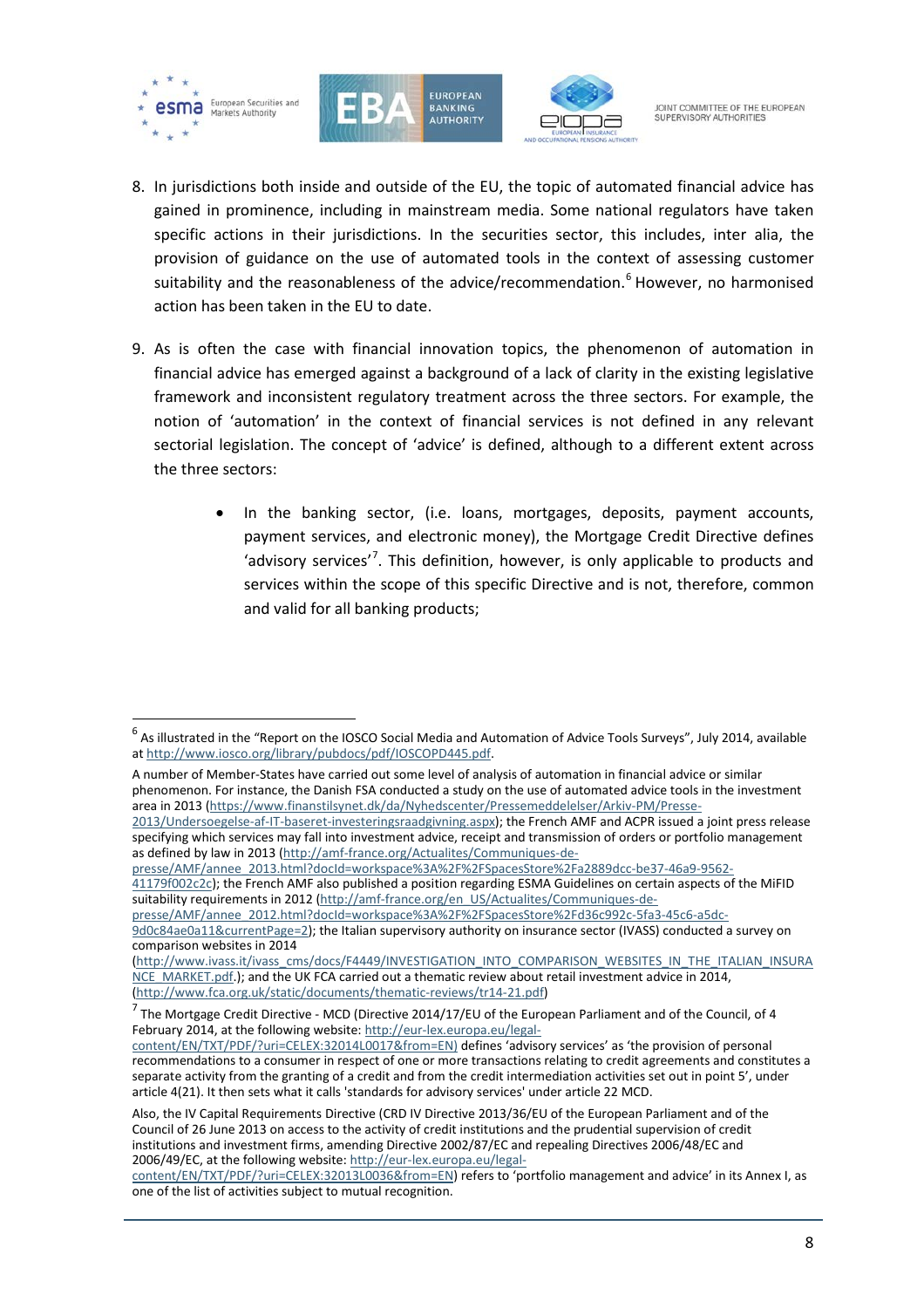

j





JOINT COMMITTEE OF THE FUROPEAN SUPERVISORY AUTHORITIES

- In the securities sector, the Markets in Financial Instruments Directive (MiFID)<sup>[8](#page-8-0)</sup> provides a definition of "investment advice," which is further defined in the MiFID Implementing Directive,  $9$  and has been left unchanged under MiFID II<sup>[10](#page-8-2)</sup> (which will enter into application in 2017).
- In the insurance sector, the Insurance Distribution Directive,  $11$  upon which a political agreement was reached end of June 2015, will provide a definition of advice that follows closely the definition in MiFID.<sup>[12](#page-8-4)</sup>
- 10.In addition to the legislation mentioned above, it should also be noted that, depending on their particular business model, distributors using online channels must comply with other applicable European and national legislation. Relevant EU legislation may include (but may not be limited to): the Insurance Mediation Directive (IMD1 $<sup>13</sup>$  $<sup>13</sup>$  $<sup>13</sup>$  – currently being recast as the</sup> Insurance Distribution Directive); the Financial Services Distance Marketing Directive (DMD);<sup>[14](#page-8-6)</sup> the Unfair Commercial Practices Directive;<sup>[15](#page-8-7)</sup> the E-commerce Directive;<sup>[16](#page-8-8)</sup> the Data Protection Directive;<sup>[17](#page-8-9)</sup> the Misleading and Comparative Advertising Directive;<sup>[18](#page-8-10)</sup> the Consumer Rights Directive;<sup>[19](#page-8-11)</sup> and the Online Dispute Resolution (ODR) Regulation.<sup>[20](#page-8-11)</sup>

[lex.europa.eu/LexUriServ/LexUriServ.do?uri=OJ:L:2006:241:0026:0058:EN:PDF](http://eur-lex.europa.eu/LexUriServ/LexUriServ.do?uri=OJ:L:2006:241:0026:0058:EN:PDF)

<span id="page-8-0"></span><sup>8</sup> Directive 2004/39/EC of the European Parliament and of the Council of 21 April 2004 on markets in financial instruments amending Council Directives 85/611/EEC and 93/6/EEC and Directive 2000/12/EC of the European Parliament and of the Council and repealing Council Directive 93/22/EEC, at: [http://eur-lex.europa.eu/legal](http://eur-lex.europa.eu/legal-content/EN/TXT/PDF/?uri=CELEX:02004L0039-20110104&from=EN)[content/EN/TXT/PDF/?uri=CELEX:02004L0039-20110104&from=EN.](http://eur-lex.europa.eu/legal-content/EN/TXT/PDF/?uri=CELEX:02004L0039-20110104&from=EN)

Article(4)(1)(4) of MiFID states: "'Investment advice' means the provision of personal recommendations to a client, either upon its request or at the initiative of the investment firm, in respect of one or more transactions relating to financial instruments." This definition is also discussed further in CESR's Question & Answers on Understanding the definition of advice under MiFID (CESR/10-293) at the following website definition of advice under MiFID (CESR/10-293) at the following website http://www.esma.europa.eu/system/files/10 293.pdf.

<span id="page-8-1"></span> $^9$  Commission Directive 2006/73/EC of 10 August 2006 implementing Directive 2004/39/EC of the European Parliament and of the Council as regards organisational requirements and operating conditions for investment firms and defined terms for the purposes of that Directive, at[: http://eur-](http://eur-lex.europa.eu/LexUriServ/LexUriServ.do?uri=OJ:L:2006:241:0026:0058:EN:PDF)

<span id="page-8-2"></span> $10$  Directive 2014/65/EU of the European Parliament and of the Council, of 15 May 2014 at the following website: [http://eur-lex.europa.eu/legal-content/EN/TXT/PDF/?uri=CELEX:32014L0065&qid=1410176634538&from=EN.](http://eur-lex.europa.eu/legal-content/EN/TXT/PDF/?uri=CELEX:32014L0065&qid=1410176634538&from=EN)

<span id="page-8-4"></span><span id="page-8-3"></span><sup>&</sup>lt;sup>11</sup> Article 2, [http://data.consilium.europa.eu/doc/document/ST-10747-2015-INIT/en/pdf.](http://data.consilium.europa.eu/doc/document/ST-10747-2015-INIT/en/pdf)<br><sup>12</sup> 'Advice' means the provision of a personal recommendation to a customer, either upon their request or at the initiative of the insurance distributor in respect of one or more insurance contracts;

<span id="page-8-5"></span><sup>&</sup>lt;sup>13</sup> Directive no. 2002/92/EC of the European Parliament and of the Council, of 9 December, [http://eur](http://eur-lex.europa.eu/LexUriServ/LexUriServ.do?uri=OJ:L:2003:009:0003:0010:EN:PDF)[lex.europa.eu/LexUriServ/LexUriServ.do?uri=OJ:L:2003:009:0003:0010:EN:PDF.](http://eur-lex.europa.eu/LexUriServ/LexUriServ.do?uri=OJ:L:2003:009:0003:0010:EN:PDF)

<span id="page-8-6"></span><sup>&</sup>lt;sup>14</sup> Directive no. 2002/65/EC of the European Parliament and of the Council, of 23 September, [http://eurlex.europa.eu/LexUriServ/LexUriServ.do?uri=CONSLEG:2002L0065:20071225:EN:PDF.](http://eurlex.europa.eu/LexUriServ/LexUriServ.do?uri=CONSLEG:2002L0065:20071225:EN:PDF)

<span id="page-8-7"></span><sup>&</sup>lt;sup>15</sup> Directive no. 2005/29/EC of the European Parliament and of the Council, of 11 May, [http://eur](http://eur-lex.europa.eu/LexUriServ/LexUriServ.do?uri=OJ:L:2005:149:0022:0039:EN:PDF)[lex.europa.eu/LexUriServ/LexUriServ.do?uri=OJ:L:2005:149:0022:0039:EN:PDF.](http://eur-lex.europa.eu/LexUriServ/LexUriServ.do?uri=OJ:L:2005:149:0022:0039:EN:PDF)

<span id="page-8-8"></span> $16$  Directive no. 2000/31/EC of the European Parliament and the Council, of 8 June, [http://eurlex.europa.eu/LexUriServ/LexUriServ.do?uri=OJ:L:2000:178:0001:0016:EN:PDF.](http://eurlex.europa.eu/LexUriServ/LexUriServ.do?uri=OJ:L:2000:178:0001:0016:EN:PDF)

<span id="page-8-9"></span><sup>&</sup>lt;sup>17</sup> Directive no. 95/46/EC of the European Parliament and the Council, dated 24 October – [http://eurlex.europa.eu/LexUriServ/LexUriServ.do?uri=CONSLEG:1995L0046:20031120:EN:PDF.](http://eurlex.europa.eu/LexUriServ/LexUriServ.do?uri=CONSLEG:1995L0046:20031120:EN:PDF)

<span id="page-8-10"></span><sup>&</sup>lt;sup>18</sup> Directive no. 2006/114/EC of the European Parliament and the Council dated 12 December, [http://eurlex.europa.eu/LexUriServ/LexUriServ.do?uri=OJ:L:2006:376:0021:0027:EN:PDF.](http://eurlex.europa.eu/LexUriServ/LexUriServ.do?uri=OJ:L:2006:376:0021:0027:EN:PDF)

<span id="page-8-11"></span>Directive no. 2011/83/EU of the European Parliament and the Council dated 25 October, [http://eurlex.europa.eu/LexUriServ/LexUriServ.do?uri=OJ:L:2011:304:0064:0088:EN:PDF.](http://eurlex.europa.eu/LexUriServ/LexUriServ.do?uri=OJ:L:2011:304:0064:0088:EN:PDF)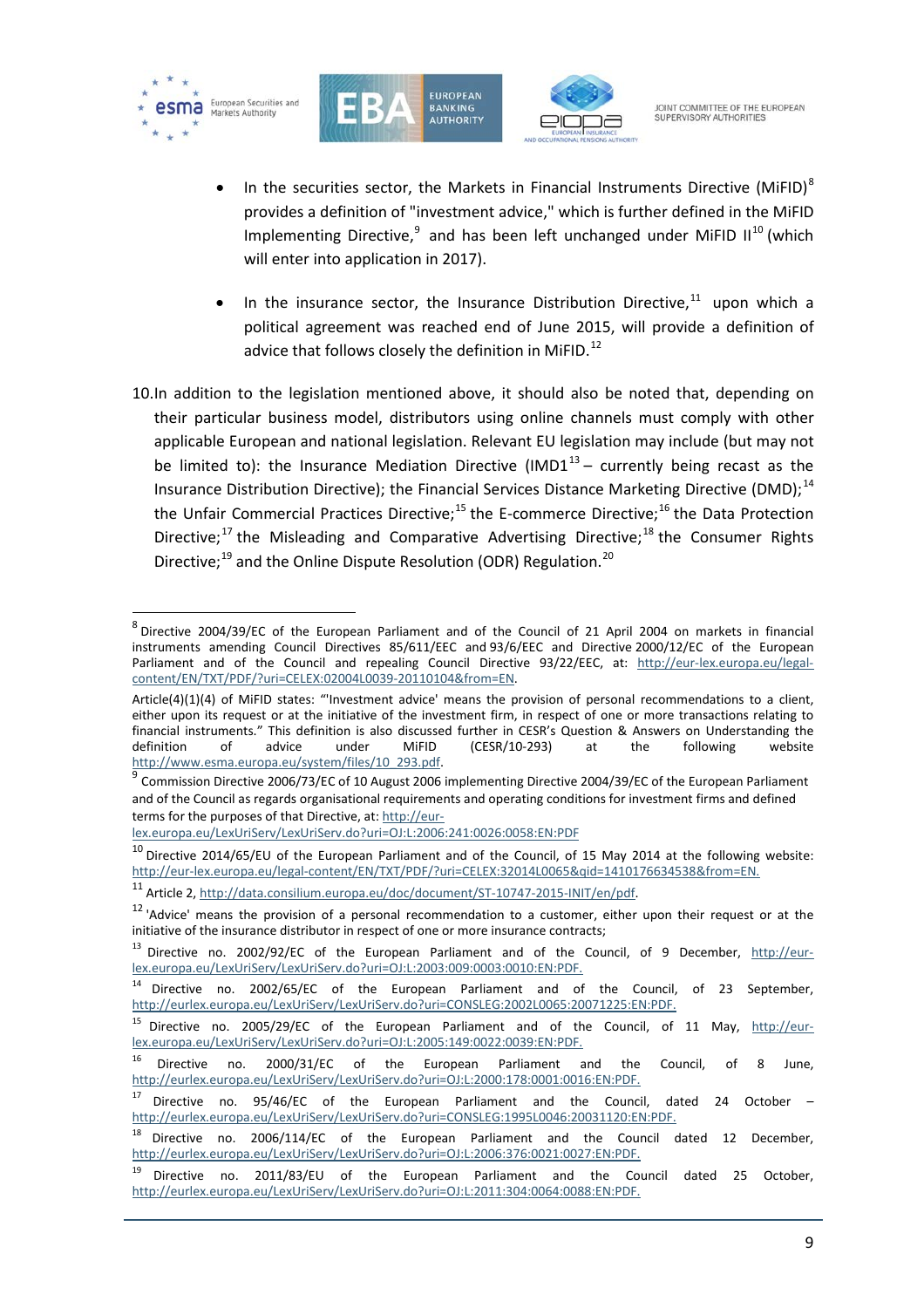

1





JOINT COMMITTEE OF THE FUROPEAN SUPERVISORY AUTHORITIES

- 11.The three ESAs acknowledge that the existing framework of applicable European and national legislation might, to an extent, mitigate some of the risks arising as a result of the phenomenon of automation in financial advice. However, this Discussion Paper does not include a mapping against the existing relevant sectorial legislation, or other mitigants that may be relevant to the potential risks presented in this Discussion Paper, and instead describes and assesses the phenomenon with a 'blank sheet of paper'.
- 12.Given the complexities in reaching a common definition across the three sectors and to ensure an approach that is compatible with the various existing legislation, for the purposes of this Discussion Paper, the three ESAs have adopted a wide interpretation of the meaning of automated advice, to capture all variants of the phenomenon that may require attention and to capture the meaning of advice from the consumer's point of view, i.e., the consumer's understanding of what constitutes advice is broad and not confined to sectoral definitions. "Advice" is used in its common meaning of the word, as an opinion or recommendation as to the appropriate choice of action. It should be noted that the primary focus of this Discussion Paper is on the phenomenon of the automation of financial advice, not on the provision of advice itself.
- 13.The ESAs are of the preliminary view that, although the phenomenon of automation in financial advice is not currently equally widespread across the three sectors or across all EU jurisdictions, it is an innovation with growth potential that requires the attention of regulators to better understand and harness its potential benefits, but also to identify risks before they materialise in the forms of consumer detriment or a reduction in market confidence.
- 14.The ESAs have assessed the potential benefits and risks of automation in financial advice, with a view to determining at a later stage which, if any, regulatory and/or supervisory actions may be needed to mitigate the risks while at the same time harnessing the potential benefits. The ESAs are issuing this Discussion Paper in order to receive feedback from stakeholders on this preliminary high-level assessment.
- 15.This Discussion Paper starts by outlining the main characteristics of automated financial advice tools, as observed by the ESAs, before presenting a preliminary assessment of the potential benefits and risks associated with the phenomenon of automation in financial advice, under the categories of consumers and financial institutions. It concludes by presenting an overview of automation in financial advice and a possible evolution of the market as seen by the ESAs.
- 16.Readers are invited to confirm or challenge the views expressed by the three ESAs, and specific questions are asked at the end of each chapter.

 $20$  Regulation no. 524/ 2013, of the European Parliament and of the Council dated 21 May, [http://eurlex.europa.eu/LexUriServ/LexUriServ.do?uri=OJ:L:2013:165:0001:0012:EN:PDF.](http://eurlex.europa.eu/LexUriServ/LexUriServ.do?uri=OJ:L:2013:165:0001:0012:EN:PDF)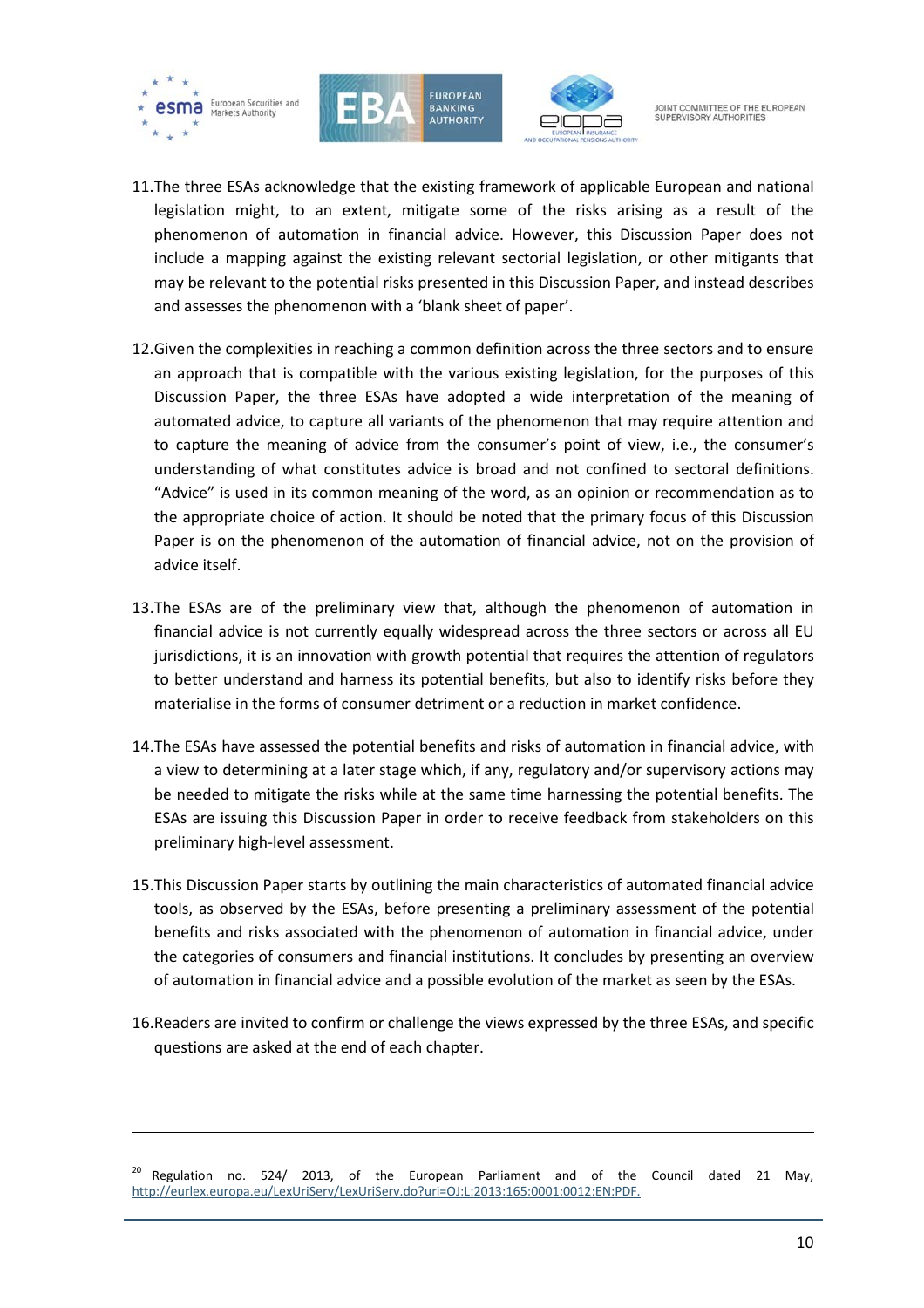





17.The examples presented in this Discussion Paper are based on the ESAs observations of automation in financial advice across EU jurisdictions. These examples and observations have been described in a general way, without referring to specific jurisdictions.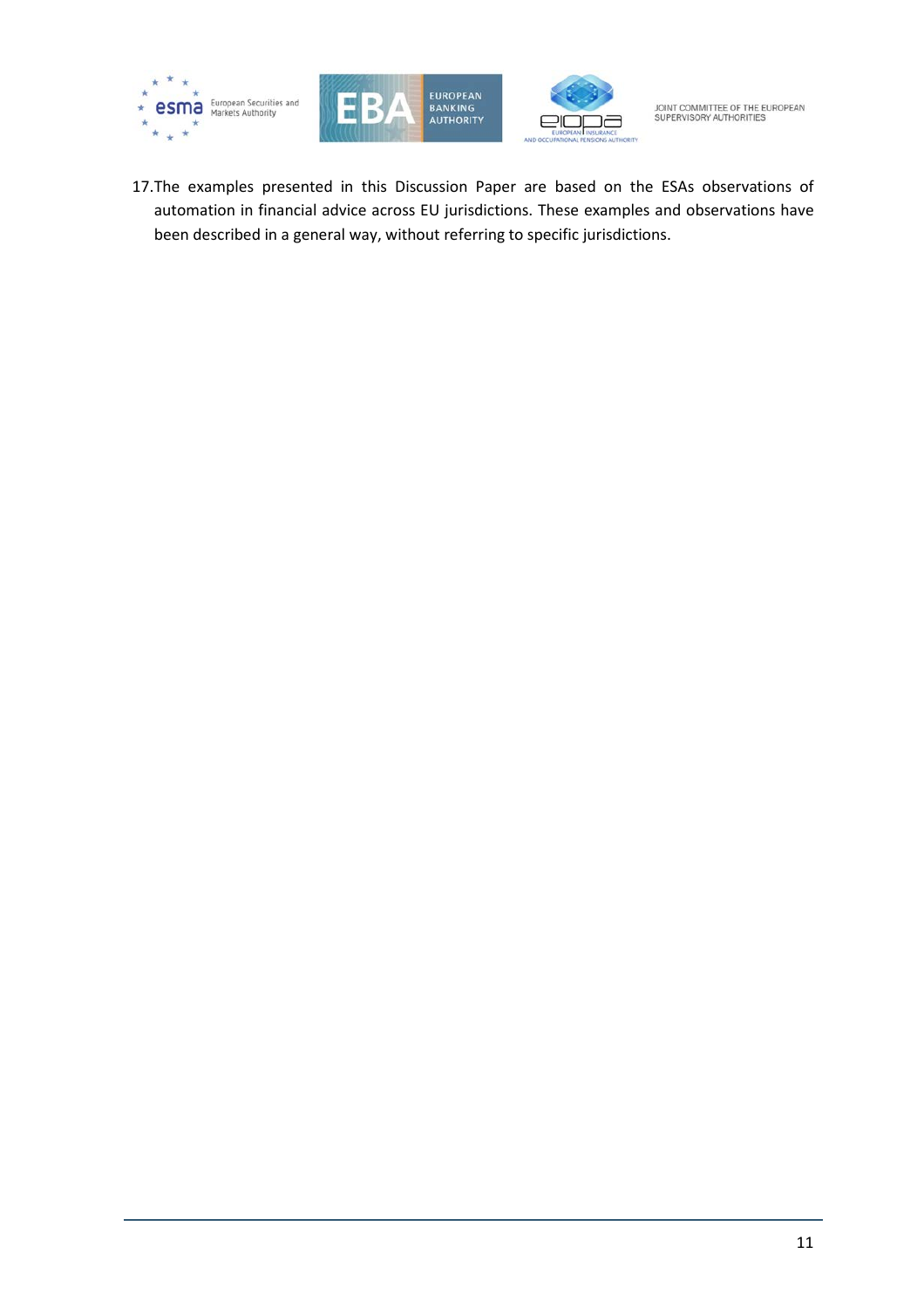





# <span id="page-11-0"></span>Main characteristics of automated financial advice tools

18. Automation in financial advice has been evidenced to varying extents in the banking, insurance and securities sectors, as discussed in the Background section of this Discussion Paper. Taking this evidence into account, the ESAs have identified three main characteristics of financial advice tools.

# The automated tool is used directly by the consumer, without (or with very limited) human intervention

- 19.Automated financial advice tools are used by consumers to obtain advice about the purchase or sale of a financial product or service, without or with very little interaction with staff. Fully automated tools have been observed in the securities sector for the provision of advice on transactions in financial instruments and also in the provision of non-life insurance. Partly automated processes have been observed across the three sectors, for example in the provision of some banking products (e.g. mortgages, loans, and savings accounts), where the consumer uses the tool to obtain advice on the products up to a certain point. However after this point, the consumer is typically asked to provide his contact details so that the financial institution can contact him to arrange a personal meeting.
- 20.When an automated financial advice tool is used, human intervention is replaced by an automated process (such as algorithms or decision trees) that the consumer accesses directly. Automated financial advice tools are therefore consumer-facing tools, as opposed to advisorfacing tools (for example, IT tools that are used by a human advisor to aid in the advice process). Automated financial advice tools are sometimes referred to as automated advisors, robots or robo-advisors, highlighting their lack of human attributes such as emotional response, bias, judgment, and the ability to assess the need to probe where further clarification or information might be required from the consumer.

# An algorithm uses information provided by the consumer to produce an output

21.The technology behind the automation of financial advice is typically an algorithm. The eventual advice provided is therefore reliant on two key inputs: (i) personal information<sup>[21](#page-11-1)</sup> input by the consumer (generally online, and in a questionnaire format); and (ii) the logic of the algorithm, which 'decides' which products or services should then be recommended to the consumer. Automated financial advice tools are often presented in the form of a decision tree,

<span id="page-11-1"></span> $21$  This includes objective data, such as age, job, monthly income, number of children, etc.; and subjective data, such as the consumer's investment goal, financial condition, risk tolerance, level of knowledge and experience, etc.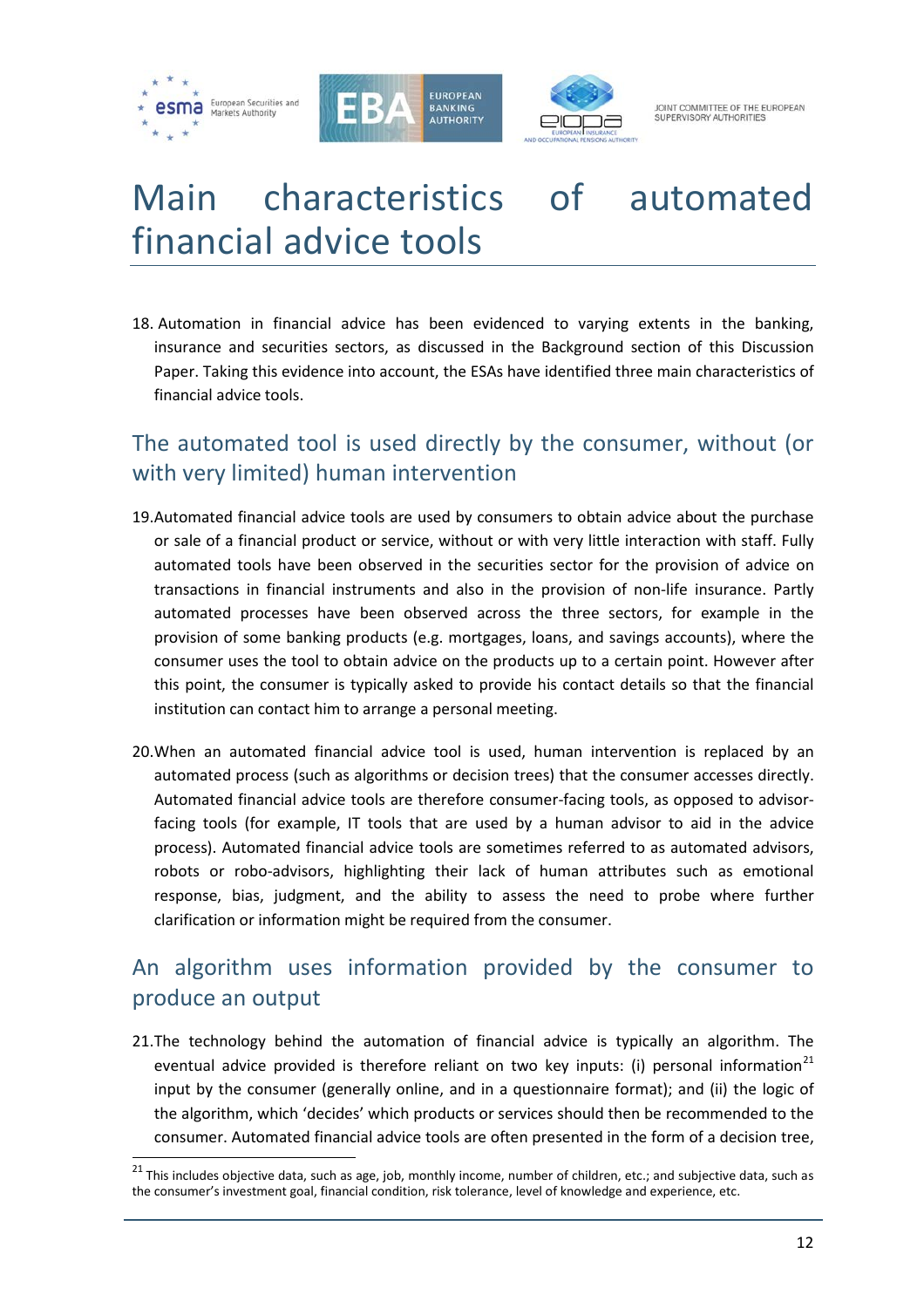





where the consumer responds to a sequence of scripted questions which will generate recommendations based on the consumer's specific responses.

# The output of the tool is, or is perceived to be, financial advice

- 22.An automated advice tool provides the consumer with advice, which for the purpose of this Discussion Paper is seen from a consumer's perspective and therefore understood in a common and broad sense and not limited to a narrow definition of advice under a particular EU legislation. Against this background, it is not only relevant whether or not the provider of the service qualifies that service as 'advice' (e.g. applying existing legal definitions). It is also important to take into account the nature and context of the information that is presented by the tool, and whether the consumer could reasonably perceive the output to be advice.
- 23.The ESAs are of the view that any output generated by an automated tool that could be reasonably perceived by the consumer as financial advice should be considered within the scope of this exercise, depending on the precise characteristics of the tool and subject to meeting the other relevant criteria (i.e. the automated tool is used directly by the consumer, without (or with very limited) human intervention; and an algorithm uses personal information provided by the consumer to produce an output).
- 24.The level of specificity of the advice provided will depend on the information collected by the automated tool. For instance, some risk-profiling-tools capture information to categorise consumers, for example by risk profile and investment horizon. In these instances, the advice provided may be the same as every other consumer who is in the same category of investor (i.e. with similar risk profile and investment horizon).
- 25.The level of specificity of the advice will also depend on the universe of products/services considered by the tool: if the algorithm only considers a limited range of products/services when providing the final advice, the output of the tool will, therefore, be limited.
- 26.Examples of tools that could be considered to display all the above characteristics are:
	- Automated financial advice tools in the health, home and motor insurance sector – In the case of motor insurance, at the beginning of the process the consumer is presented with a quote calculator/generator which seeks details from the consumer such as their name, age, email address, phone number, car registration, licence type, no claims discount, area vehicle kept. The quote calculator/generator produces a quote or selection of quotes representing different cover options, i.e., comprehensive, third party or third party fire and theft. At this stage the consumer can continue with the process by inputting more comprehensive personal details such as, details of current/previous insurance cover, driving history, vehicle details, and employment status, to receive a full quote. After processing the consumer's personal details the tool presents one or a number of products that match the consumer's needs from the range of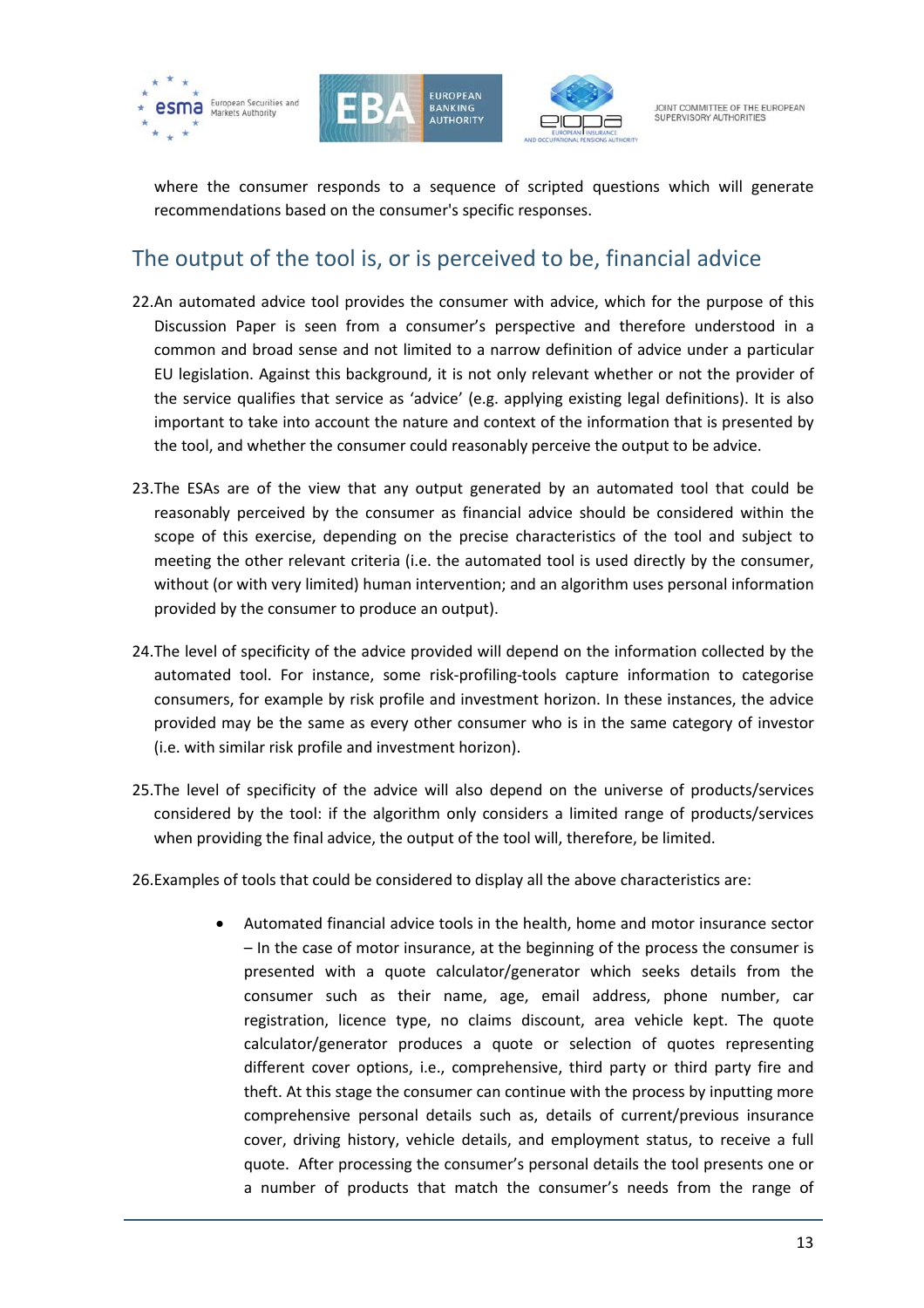





products available to it. The details of those products are set out and the consumer can then choose which product he/she wishes to purchase. The process can be completed without human intervention but the consumer always has the option throughout the process to contact the provider/intermediary if he/she wishes to do so. A broadly similar process applies in the case of health and home insurance products.

- Automated financial advice tools in the pension investment sector  $-$  An online tool that guides consumers into selecting the right type of pension funds for investment (e.g. unit link insurance). The provider of the tool offers automated online advice (through e.g. a risk profile questionnaire), that results in an online indication of the type of investment funds, and of the type of allocation of funds that match the consumers' investment needs and risk appetite.
- Automated financial advice tools in the securities sector  $-$  A website where an investor (or potential investor) uses an online questionnaire to enter information about his or her specific circumstances, including the investor's risk appetite; investment goals; and facts relating to the investor's life and situation (for example, this might include: the investor's tax situation, marital or relationship status, the investor's career and retirement plans, what other investments and assets the investor has, the investor's financial resources and commitments, and the investor's plans for their family in the short and longer term). The tool then uses this information to automatically generate recommended transactions in relation to one or more financial instruments. For example, this could include (amongst other things) recommendations for the investor or potential investor to buy, sell, subscribe for, exchange, redeem, hold or underwrite particular financial instruments. The recommendation is presented as suitable for that person or is based on the consideration of that person's circumstances.
- Automated financial advice tools in the banking sector An online tool that uses a questionnaire to ask consumers several questions to determine personal characteristics (household size, debt, income, age etc.). Based on the answers, consumers get an automated generated budget. The user can then be guided to personalize the budget further, e.g. by changing different costs and add special cost (expensive hobbies, travel, transportation, etc.). After the budget has been presented, the user gets a recommendation for a credit amount or mortgage amount, for instance. These recommendations are an outcome based on a precondition of the questionnaire, embedded in the underlying algorithm (e.g. 'no loan', if answer to questions no. 2, 6 and 9 is 'yes'; 'limited loan' if amount inputted as answer to question no. 5 is between X and Y Euros etc.).
- 27.Other automated tools that do not meet the above-mentioned criteria are considered to be outside the scope of this Discussion Paper. Some such examples include automated tools that provide information only; the provision of general financial analysis or market data;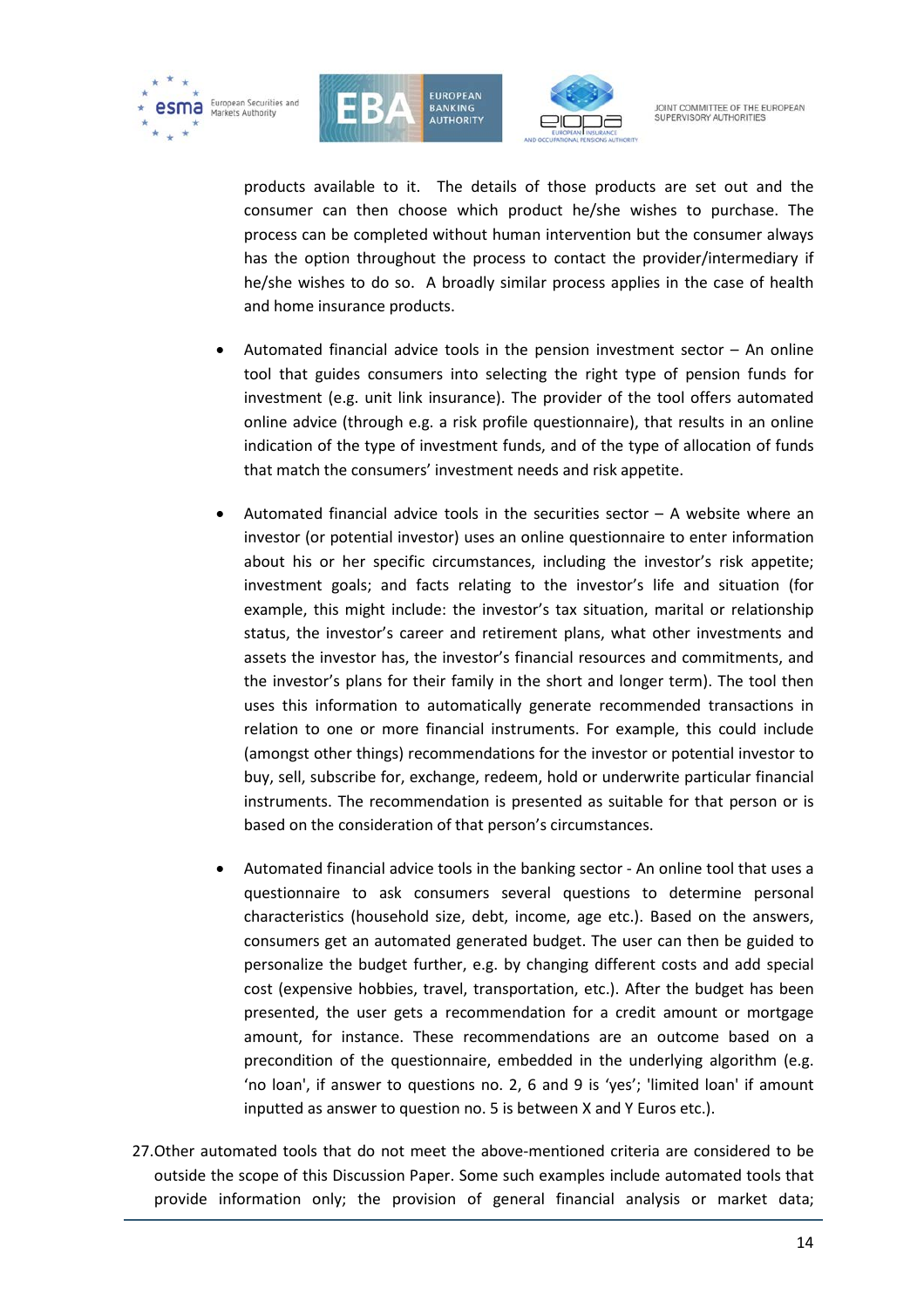





advertisements; and most comparison websites and calculators. In addition, other ways of engaging with financial institutions in an automated manner, such as online banking, are not in the scope of this Discussion Paper.

28.Financial education websites, or any tools or portals developed by public authorities and/or by consumer protection associations are also not included within the scope of the Discussion Paper.

#### **Questions:**

- **1.** Do you agree with the assessment of the characteristics of automated financial advice tools presented in this Discussion Paper? If not, please explain why.
- **2.** Are there any other relevant characteristics of automated financial advice tools?
- **3.** Are you aware of examples of automated financial advice tools being used in the banking, insurance, and/or securities sectors? Please provide examples, giving details of their operating process.
- **4.** Do you offer/are you considering offering automated financial advice tools as part of your business model? If so, please briefly describe: i) what type of entity you are, e.g., long established, start-up, a product provider, an intermediary; ii) the service you provide (e.g. to what extent do you integrate human interaction in the tool you provide?); iii) the nature of your clients; iv) your business model; v) who developed the automated tool (i.e. an external company or developed internally?); and vi) the size of your activity and/or forecast activity?
- **5.** Do you consider there are barriers preventing you from offering/developing automated financial advice tools in the banking, insurance and securities sectors? If so, which barriers?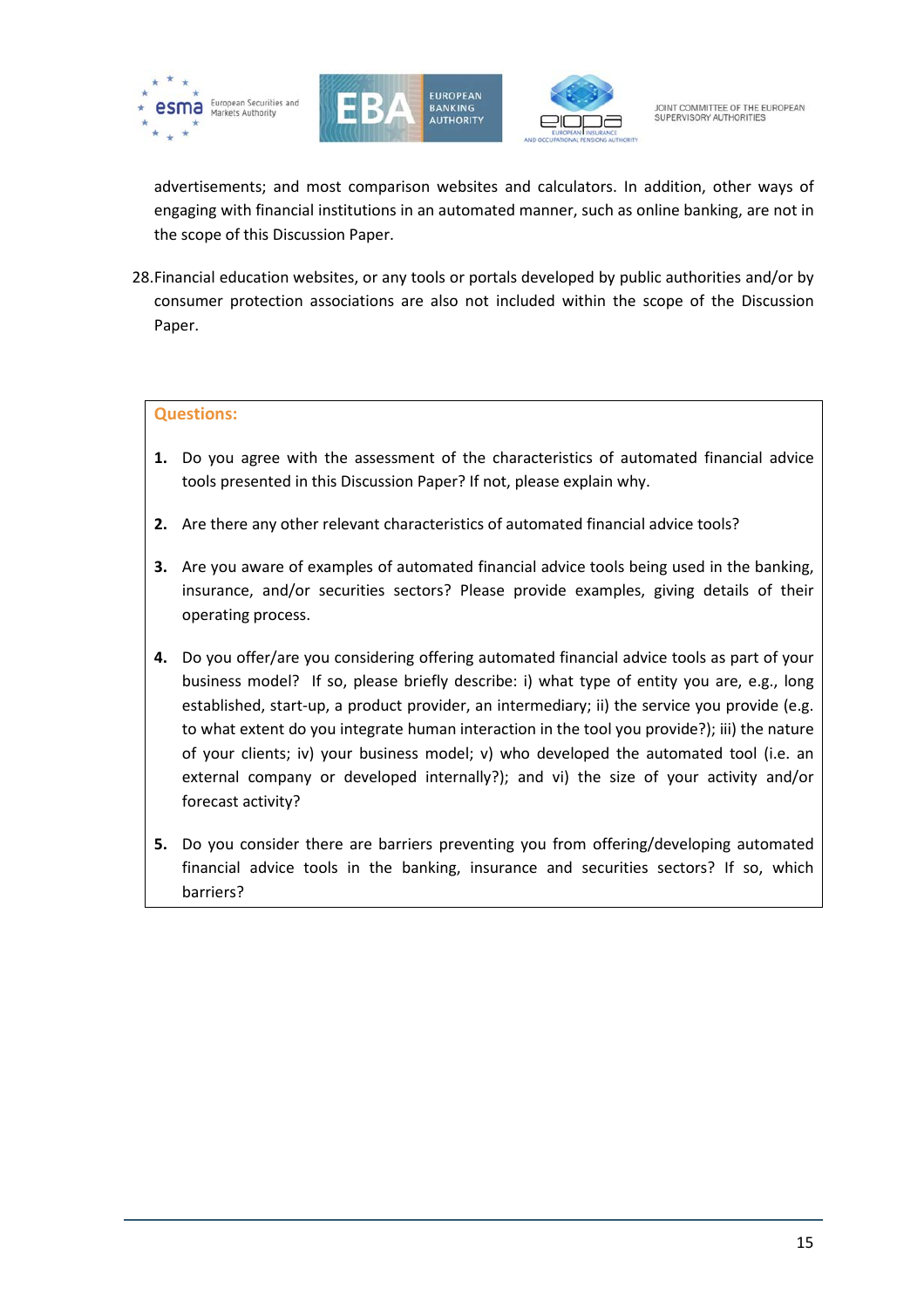





# <span id="page-15-0"></span>Potential benefits

- 29.Automation in financial advice is a phenomenon which can present potential benefits for consumers and for financial institutions. This chapter categorises potential benefits for consumers, in terms of costs, access, and quality of service, as well as to financial institutions, in terms of costs, size of the client base, and quality of service.
- 30.The potential benefits set out below are based on the prior assumption that the automated tools are technologically robust and serve the purposes for which they were designed.

# <span id="page-15-1"></span>Benefits to consumers

### <span id="page-15-2"></span>**Benefits relating to cost**

- B1: Consumers pay less when they receive advice through automated tools
- 31.Automation in financial advice could decrease the costs of providing advice, which might make advice more affordable to a wider range of consumers. Most automated advisers market their offering as a low cost alternative to human advice.

# <span id="page-15-3"></span>**Benefits relating to consumer access**

#### B2. A wider range of consumers has access to advice through automated tools

- 32.Consumers that may not normally contact a human advisor to obtain financial advice (e.g. because they feel that they are not wealthy enough to consult a financial advisor, or that the advisor is not objective enough) might feel more confident using automated financial advice tools. Increasing automation may therefore democratise access to financial advice.
- 33.Some categories of consumer do not have experience in consulting a human financial advisor (for example, younger consumers, or less affluent consumers where the cost of financial advice may not be worth the benefit of the advice provided). These consumers might feel that automated tools, which can also offer financial advice at a lower cost and with limited investment of time, are more accessible than advice provided by a person. This might give some consumers greater motivation to act upon financial matters that they would not if they were using a human adviser.

# B3: Consumers have access to a wider range of service providers using automated advice tools

34.As automated financial advice tools are usually available online they more readily facilitate cross-border transactions, compared to human advice. This makes it easier for consumers to access a wider range of advice providers, including from other jurisdictions.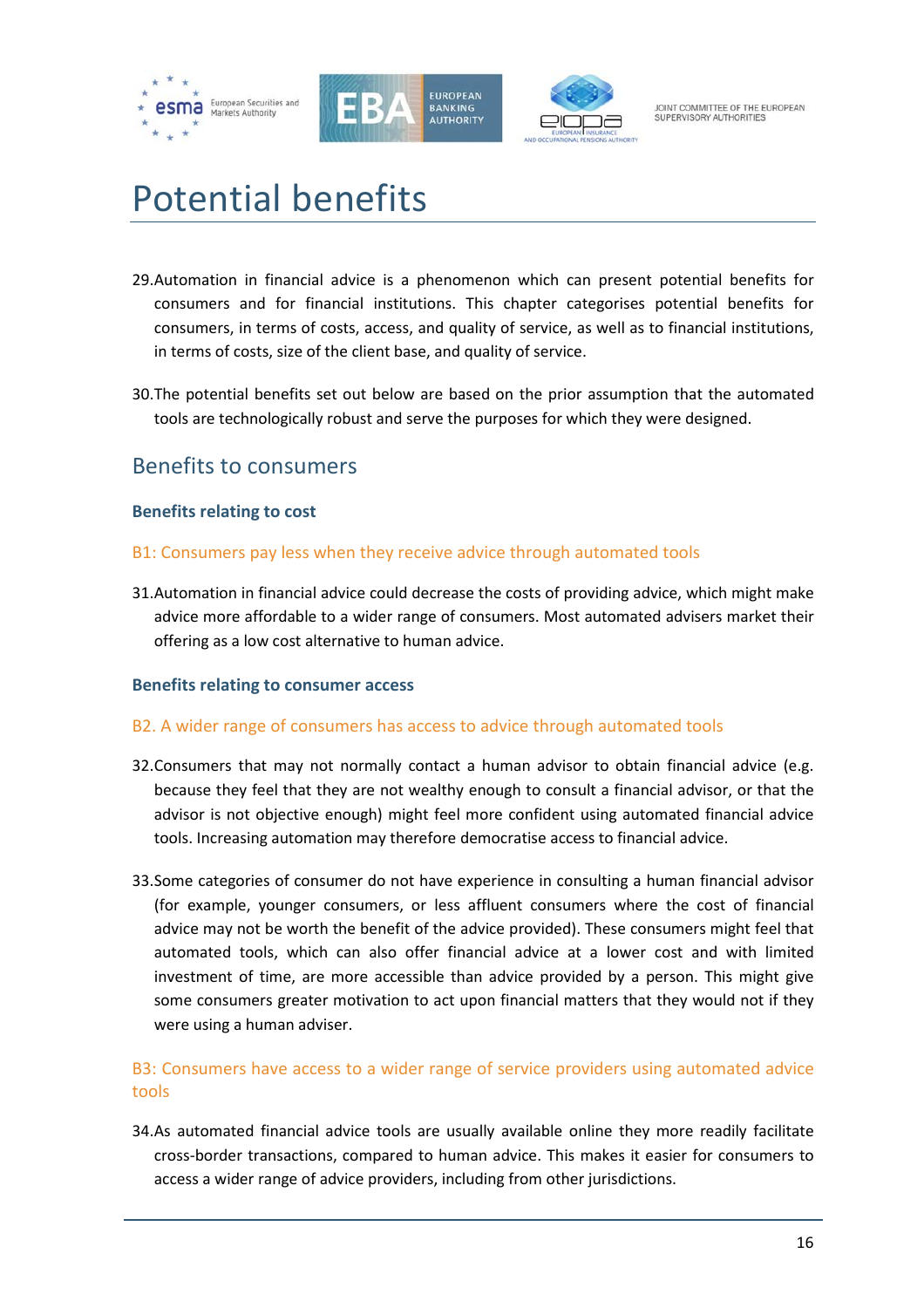

#### B4: Consumers obtain financial advice in a faster, easier and non-time-consuming way

35.Because they are available online 24 hours a day, 7 days a week, and are aimed at reaching a wide range of consumers, consumers may feel that automated tools that provide advice are easier to use than a human adviser. For example, online automated tools may present information to consumers in a short and digestible way (e.g. by providing drop-down boxes, and default options). It also usually takes only a few moments after an initial questionnaire is answered by the consumer before the advice is obtained as a result of the underlying algorithm.

#### <span id="page-16-0"></span>**Benefits relating to the quality of service**

#### B5: Consumers receive more consistent advice when they use automated tools

- 36.A well-developed algorithm may be more consistently accurate than the human brain at complex repeatable regular processes, and in making predictions. Automated advice tools could therefore reduce some elements of behavioural biases, human error or poor judgement that may exist when advice is provided by a human. A well-developed algorithm could ensure equal and similar advice to all consumers with similar characteristics. This might improve the consistency of advice provided, regardless of the consumers' geographical residence or ability to identify and access a quality human adviser.
- 37.Automated tools may also enable consumers to receive advice without feeling pressured or led as a result of personal relationships. Without the human interaction with an advisor, some consumers may feel they can take their decisions more freely and objectively.

# B6: Consumers obtain advice based on the most up-to-date market information when using an automated tool

38.Because automated tools are able to rapidly process large volumes of complex data, it is possible for an automated tool to quickly assess and reassess the recommendations it makes against current data, on an ongoing basis. For example, automated advice tools can incorporate market changes continuously, to provide real-time, personalised feedback to consumers. Human advisors may find it more challenging to be as constantly up to date with relevant market developments.

#### B7: Consumers find it easier to keep a record of the advisory process

39.The use of automated advice tools allows consumers to easily receive and retain the details of their financial transactions online. For example, as automated tools systematically record all the stages of the advisory process, they can easily provide a print out of the questions and answers which lead to the recommendation. This may help consumers in the future, for example if they have a query about the advice provided.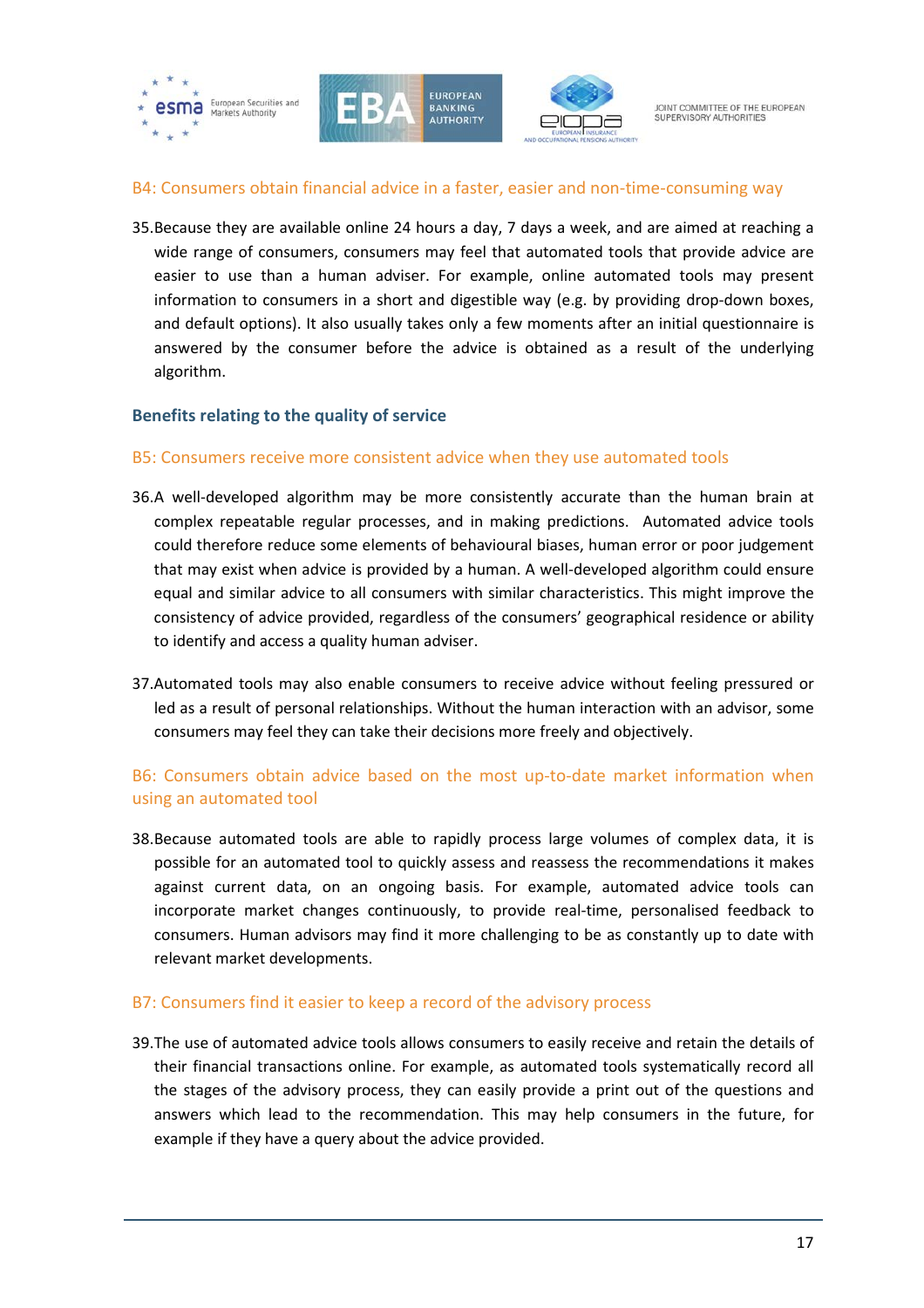





### **Questions:**

- **6.** Do you consider the potential benefits to be accurately described? If not, please explain why.
- **7.** Are you aware of any additional benefits to consumers? If so, please describe them.
- **8.** Do you see any differences in the potential benefits arising for consumers in each of the banking, insurance and securities sectors?
- **9.** Have you observed any of these potential benefits? If so, please provide examples and describe the kind of benefit that has accrued.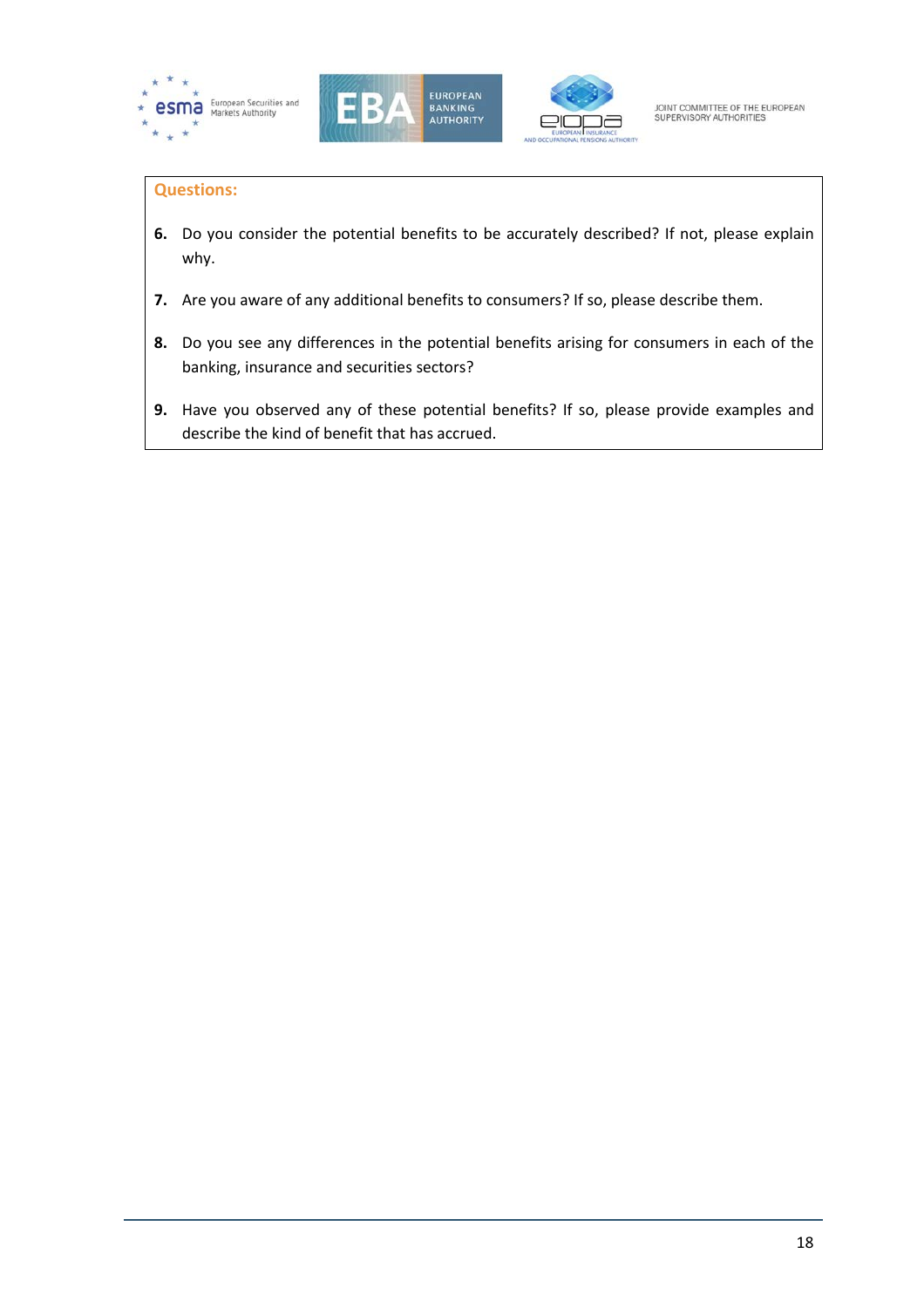





# <span id="page-18-0"></span>Benefits to financial institutions

#### <span id="page-18-1"></span>**Benefits relating to cost**

#### B8: Financial institutions incur fewer costs to deliver financial advice

40.It may be cheaper for financial institutions to provide advice through automated tools, for example because automated advice does not require the employment of human advisers, or because fewer costs are incurred from potential human errors. Although a period of initial investment is required, once the cost of system development has been met, the marginal cost of each new transaction may be relatively low, enabling financial institutions to benefit from economies of scale.

#### <span id="page-18-2"></span>**Benefits relating to the size of the potential client base**

### B9: Financial institutions have access to a wider range of consumers if they provide advice through automated tools

41.By providing advice through automated tools financial institutions may have access to a wider range of consumers, not only due to the relative ease of attracting a potential clients from across the EU via an online presence, but also because they can attract new categories of consumers that prefer to use online channels as opposed to face-to-face or telephone channels. Financial institutions can thus benefit from automated tools to increase their distribution platform to deliver advice.

#### <span id="page-18-3"></span>**Benefits relating to the quality of service**

### B10: Financial institutions use automated tools to deliver a consistent consumer experience

- 42.Automated tools may be seen by financial institutions as a way to deliver a more standardised consumer experience by removing the potential for differences due to human interpretation.
- 43.An automated tool may also enhance the quality of the service provided to consumers by providing a direct link with current market or other relevant data. Automated tools can more rapidly process large quantities of evolving data and consequently update the advice output on a real-time and ongoing basis, if needed.

### B11: The provision of advice by financial institutions is more easily auditable because automated tools are more easily interrogated

44.Automated processes that are documented *ex ante*, for example in the logic of an algorithm or decision tress, can be easily reviewed and monitored by financial institutions (e.g. by Compliance, Risk or Audit functions). It may be also be easier on an *ex* post basis to interrogate decisions made by an automated tool, which performs tasks in a highly consistent manner than decisions that have been made by a human being.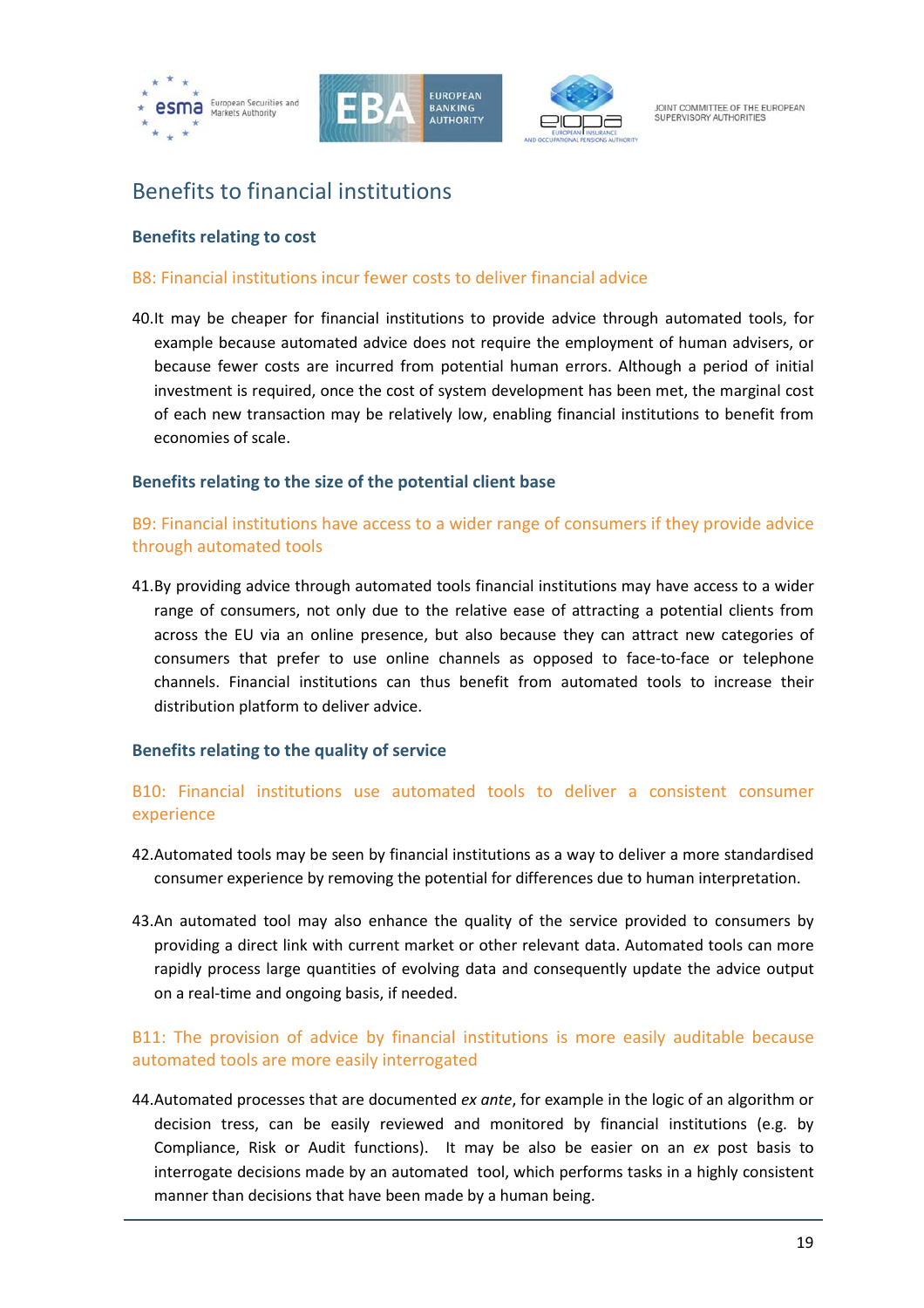





45.As automated tools can generate an automatic record of the information that has been captured, the decisions made, and the output provided, it may also be easier for financial institutions to maintain records of the advice process, and to provide such records, for example in the event of a consumer complaint.

#### **Questions:**

- **10.** Do you consider the potential benefits to financial institutions to be accurately described? If not, please explain why.
- **11.** Are you aware of any additional benefits to financial institutions? If so, please describe them.
- **12.** Do you see any differences in the potential benefits arising for financial institutions in each of the banking, insurance and securities sectors?
- **13.** Have you observed any of these potential benefits? If so, please provide examples and describe the kind of benefit that has accrued.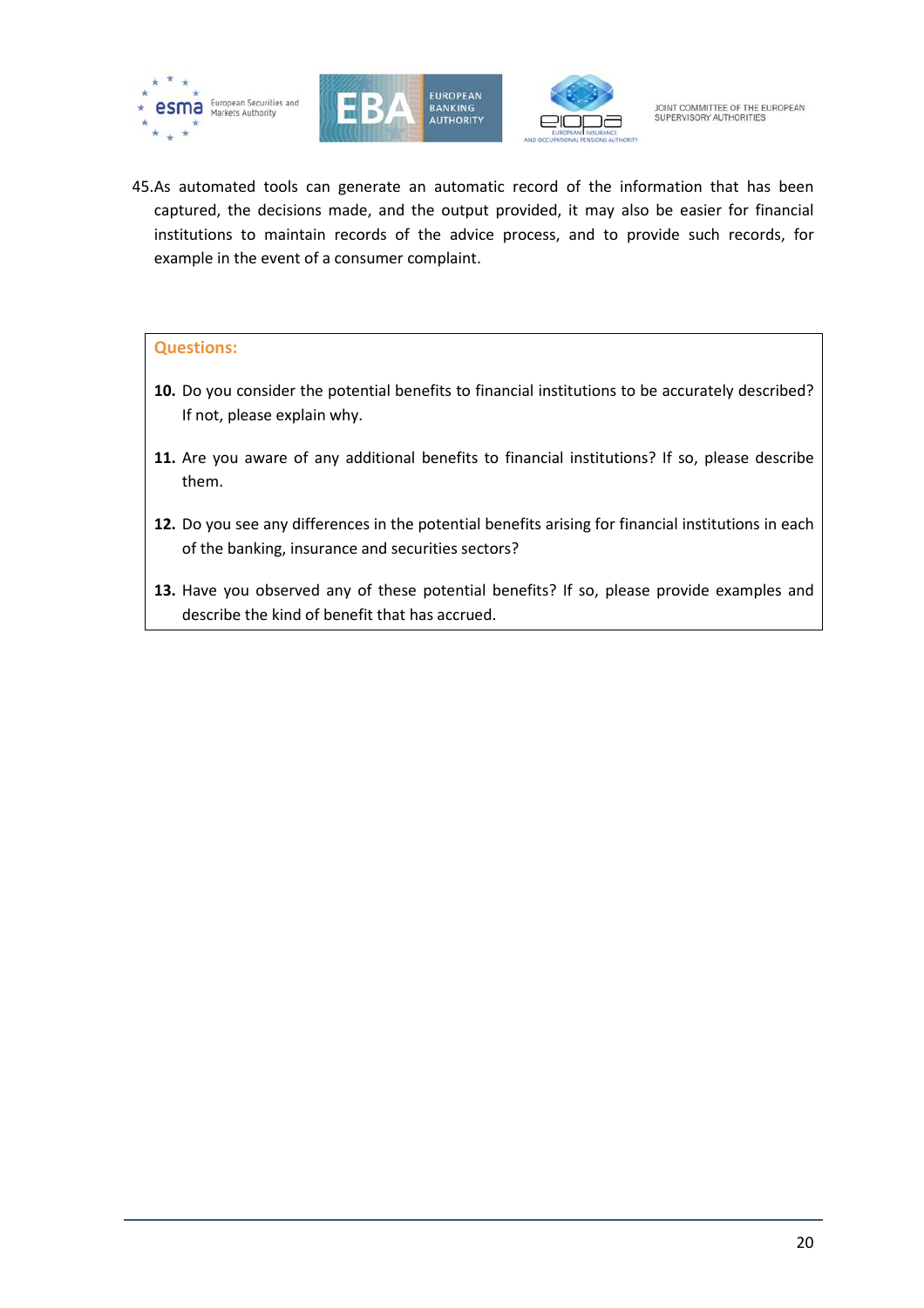





# <span id="page-20-0"></span>Potential risks

- 46.The increasing automation of financial advice may present some potential risks to consumers and financial institutions, which are discussed in what follows below. The potential risks to consumers are presented under the following categories:
	- Risks related to consumers having limited access to information, and/or limited ability to process that information;
	- Risks related to flaws in the functioning of the tool; and
	- Risks related to a widespread use of automated financial advice tools.
- 47.Potential risks to financial institutions are categorised as those arising from the functioning of the tool and from the allocation of liability.
- 48.In general terms, potential risks can arise whenever advice is provided. However, many of these potential risks are not exclusive to advice that is delivered in an automated manner. The focus of the analysis in this section is on those potential risks that relate to the fact that advice is automated, rather than on exploring the potential risks to consumers and financial institutions that arise when advice is provided in general.
- 49.Nonetheless, some of the potential risks discussed in this section can arise not only when automated tools are used, but also when advice is provided by a person. They have still been included in this Discussion Paper where such risks could be considered to be in some way of a higher probability and/or a higher impact as a result of the use of an automated tool.

# <span id="page-20-1"></span>Risks to consumers

# <span id="page-20-2"></span>**Risks related to consumers having limited access to information, and/or limited ability to process that information**

# R1: Consumers make unsuitable decisions as a result of lack of information, and reduced opportunity to fill the gaps or seek clarifications

50.It may be more difficult for consumers to understand key information about advice provided to them by an automated tool, if they do not have the benefit from the help of staff during the process of choosing a specific tool. Because an automated tool relies on the consumer reading and digesting relevant information, without necessarily providing the opportunity to ask questions, it may be more likely that consumers do not understand key information such as terms and conditions (this might include information such as how to terminate or end a relationship, fees and expenses associated with the advice or any associated products/services, if there is a fixed term, any other relevant conditions). If consumers do not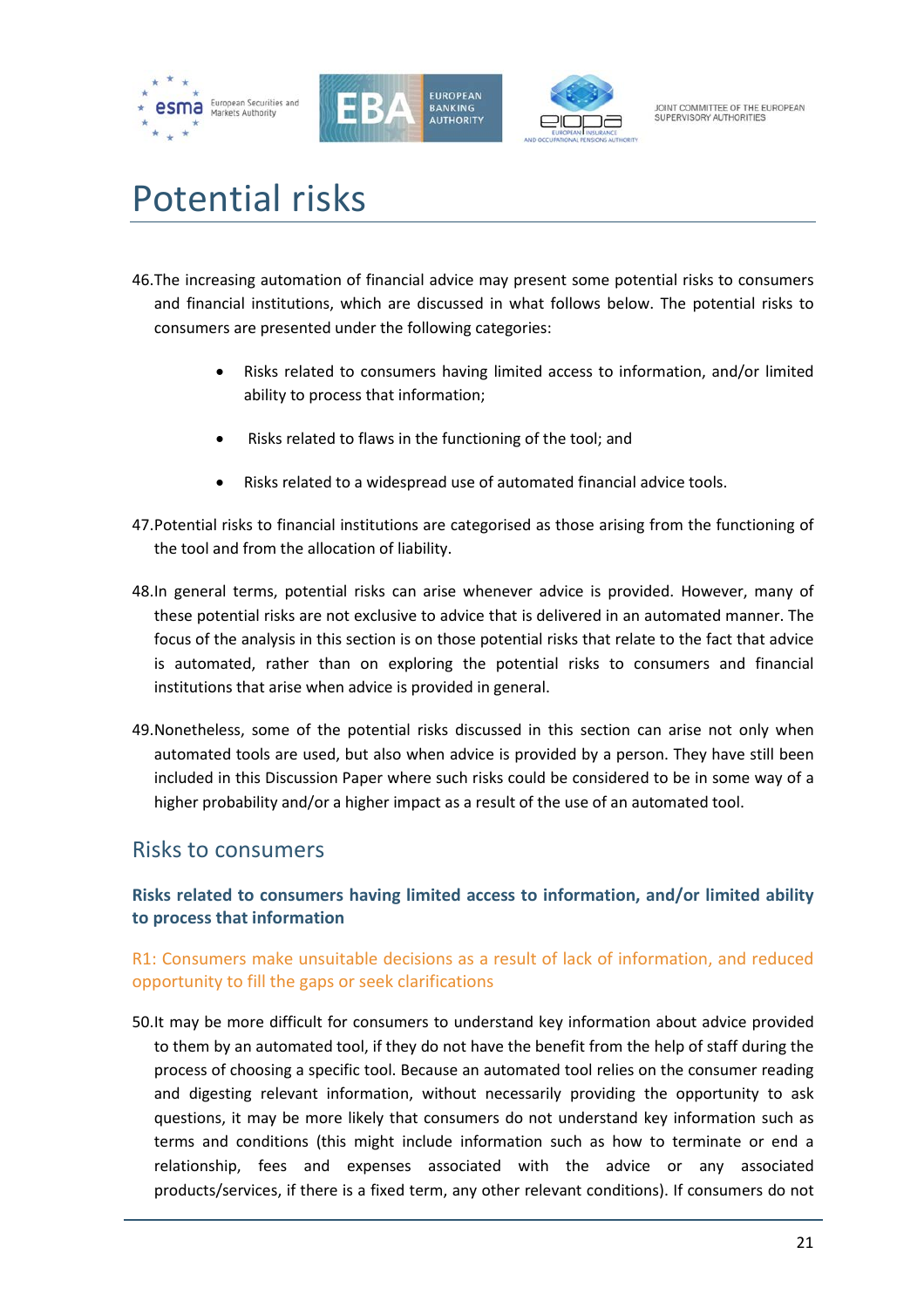

 $\overline{a}$ 





JOINT COMMITTEE OF THE FUROPEAN SUPERVISORY AUTHORITIES

properly understand key information, they may misinterpret the advice provided to them, and make unsuitable decisions.

51.In addition, important information presented to the consumer intended to improve their understanding (such as warnings, disclaimers, or contractual terms) may be unduly dismissed as "legal small print," without the benefit of a person explaining what the information means.

# R2: Consumers receive unsuitable advice as a result of not being made aware how information they input is used by the automated tool

- 52.Automated tools that provide advice to consumers require the input of personal data directly by the consumers. As advice provided via automated tools is reliant on the data inputted without a human sense-checking it, it might be more likely that consumers do not understand how their input is used by the underlying algorithm or decision tree mechanism, or that inaccurate data is provided.
- 53.This could happen because the consumer does not understand what kind of input is requested (e.g. net yearly income may be misinterpreted as gross yearly income); because the consumer is not knowledgeable enough to input the requested data (e.g. a question about what kind of specific financial products a consumer would be willing to purchase may include many technical terms that are unknown to the consumer); or because the tool relies on subjective questions that give rise to misconceptions (e.g. a question about the consumer's risk profile is totally based on the consumers' own assessment of his/her risk profile). This risk is greater when advice is provided using an automated tool than advice provided with human interaction, because of a reduced ability to clarify misunderstandings and ask questions.<sup>[22](#page-21-0)</sup>
- 54. Consumers may also not be made aware of how the information they enter into an automated tool is taken into account by the underlying algorithm or decision tree, for example if an automated tool only considers one objective (e.g. retirement savings), disregarding other financial objectives that could modify the final output (e.g. financing childrens' studies).
- 55.If consumers do not understand the assumptions and limitations of the criteria and methodology used by automated advice tools, there is a risk that advice may be misinterpreted or unsuitable for the consumer's needs.
- 56.Also, consumers may not be aware that output produced by the tool is only relevant regarding the consumers' present situation, based on the data inputted. If consumers do not implement the advice immediately, or within a given time-frame during which their situation has not changed and the data they have inputted in the tool is accurate, the advice given by the tool may be rendered unsuitable due to consumers' circumstances having changed. This is more relevant where there is no human advisor responsible for asking the client about any material

<span id="page-21-0"></span><sup>&</sup>lt;sup>22</sup> It should be noted that, in the securities sector, MiFID requires that investment firms providing advice are obliged to take all reasonable steps to ensure that information provided is correct and up to date. This also applies if the advice is provided by an automated tool.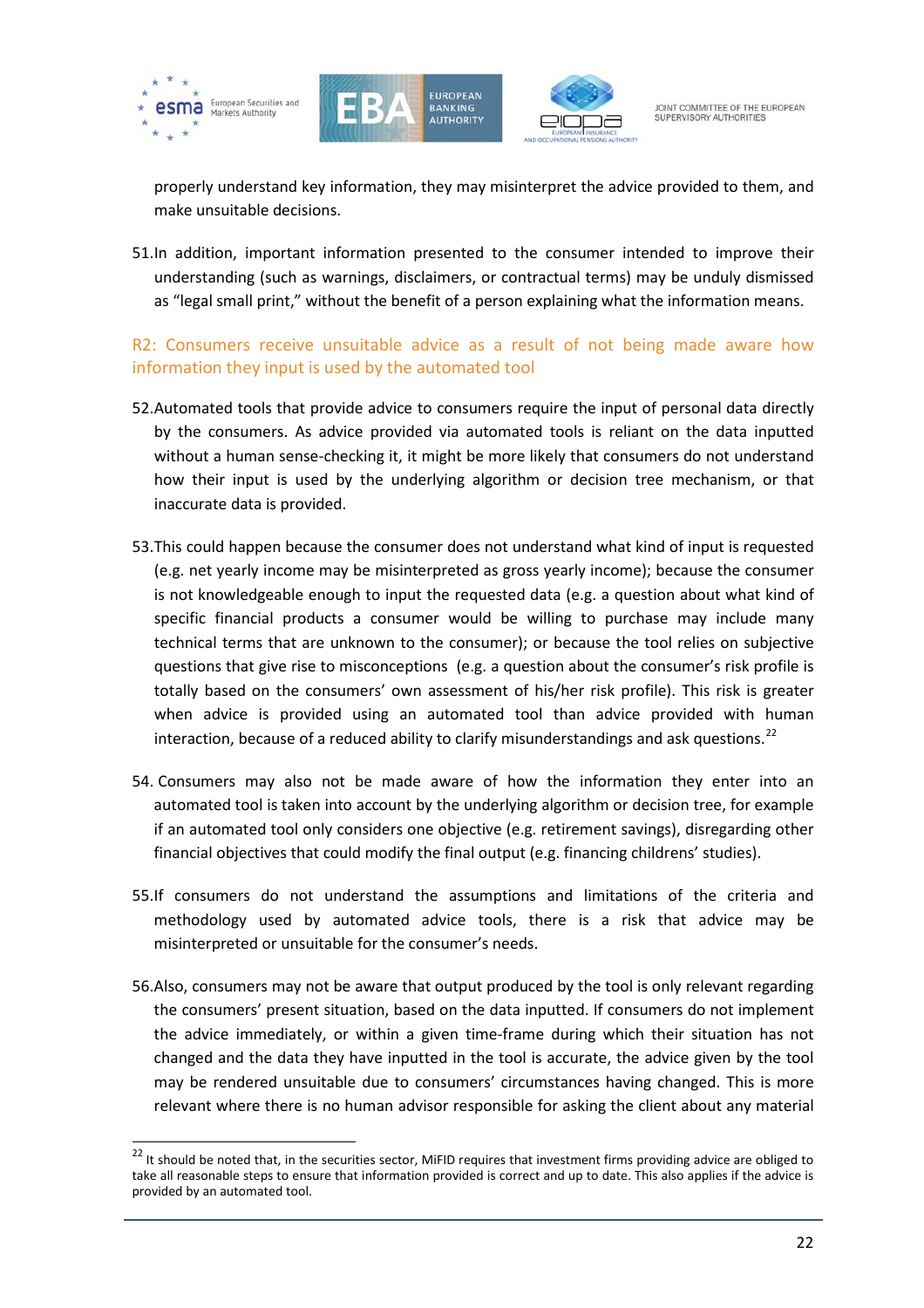

 $\overline{a}$ 





JOINT COMMITTEE OF THE FUROPEAN SUPERVISORY AUTHORITIES

change that may recommend a reassessment or, in any case, reminding the client of the need to conduct regular reviews of the data inputted.

R3: Consumers receive unsuitable advice as a result of biases in the tool that they are not aware of

- 57.Consumers may not be aware that a tool that appears to offer "free" and unbiased advice may, in fact, hide cross-subsidisation between the advice given and the final product/service chosen by the consumer. For example, this might be the case where advice is free of charge but higher fees are paid when a transaction is made in relation to a given product; and/or when advice is intended to direct the consumer to a pre-defined set of "own" products/services.
- 58.It may also not be clear to consumers what kind of compensation, if any, is awarded to the automated adviser for a piece of advice and whether there is a connection between the advice given and the final choice made by the consumer.
- 59.This is especially relevant where no legal provisions regarding conflicts of interest, remuneration or price of advice given are in place<sup>[23](#page-22-0)</sup> and is not specific to automated advice but, generally, to financial advice. However, these risks may be made worse when consumers are offered advice through automated tools, given that they are unable to ask clarifying questions so as to better understand the conditions under which the advice is provided.

# R4: Consumers have limited and/or unclear information about the extent to which the tool produces recommendations tailored to them

60.When using some automated tools, consumers may perceive the final output as an advice, when, in fact, the output is not tailored to their specific situation and/or needs<sup>[24](#page-22-1)</sup>. For example, the output provided may be restricted to informing consumers of the general characteristics of a product or a set of products. This may be the case for the output of some comparison websites or online calculators, depending on the precise characteristics of the tool.<sup>[25](#page-22-2)</sup>

<span id="page-22-0"></span><sup>&</sup>lt;sup>23</sup> For example, in the securities sector, MiFID sets out a number of relevant provisions including in relation to the management of conflicts of interest and the disclosure of information to clients that must be fair, clear and not misleading. Also under MiFID, inducements are not permitted if they would result in any bias in the advice given (under MiFID II which will enter into application in January 2017, inducements are explicitly banned for the provision of independent investment advice).

<span id="page-22-1"></span><sup>&</sup>lt;sup>24</sup> It should be noted that, in the securities sector, the definition of advice is discussed in CESR's Question & Answers on Understanding the definition of advice under MiFID (CESR/10-293), which identifies the importance of presentation in determining whether investment advice is being given. This paper sets out five 'tests' to determine whether investment advice is being provided and states, inter alia, that: *"it is important to take account of whether it would be reasonable to think that a personal recommendation is being made in determining whether investment advice is being given. So, if a recommendation is put forward in such a way as a reasonable observer would view it as being based on a consideration of a client's circumstances or presented as suitable then - subject to the other four tests being met – this will amount to* 

<span id="page-22-2"></span><sup>&</sup>lt;sup>25</sup> An example taken from the CESR's Question & Answers on Understanding the definition of advice under MiFID (CESR/10-293) is: "price comparison websites commonly collect information from clients and about their circumstances and allow them to filter the information that they view as a result, without necessarily giving investment advice. The website may enable a client to enter information to generate a list of investment products for which they are eligible, or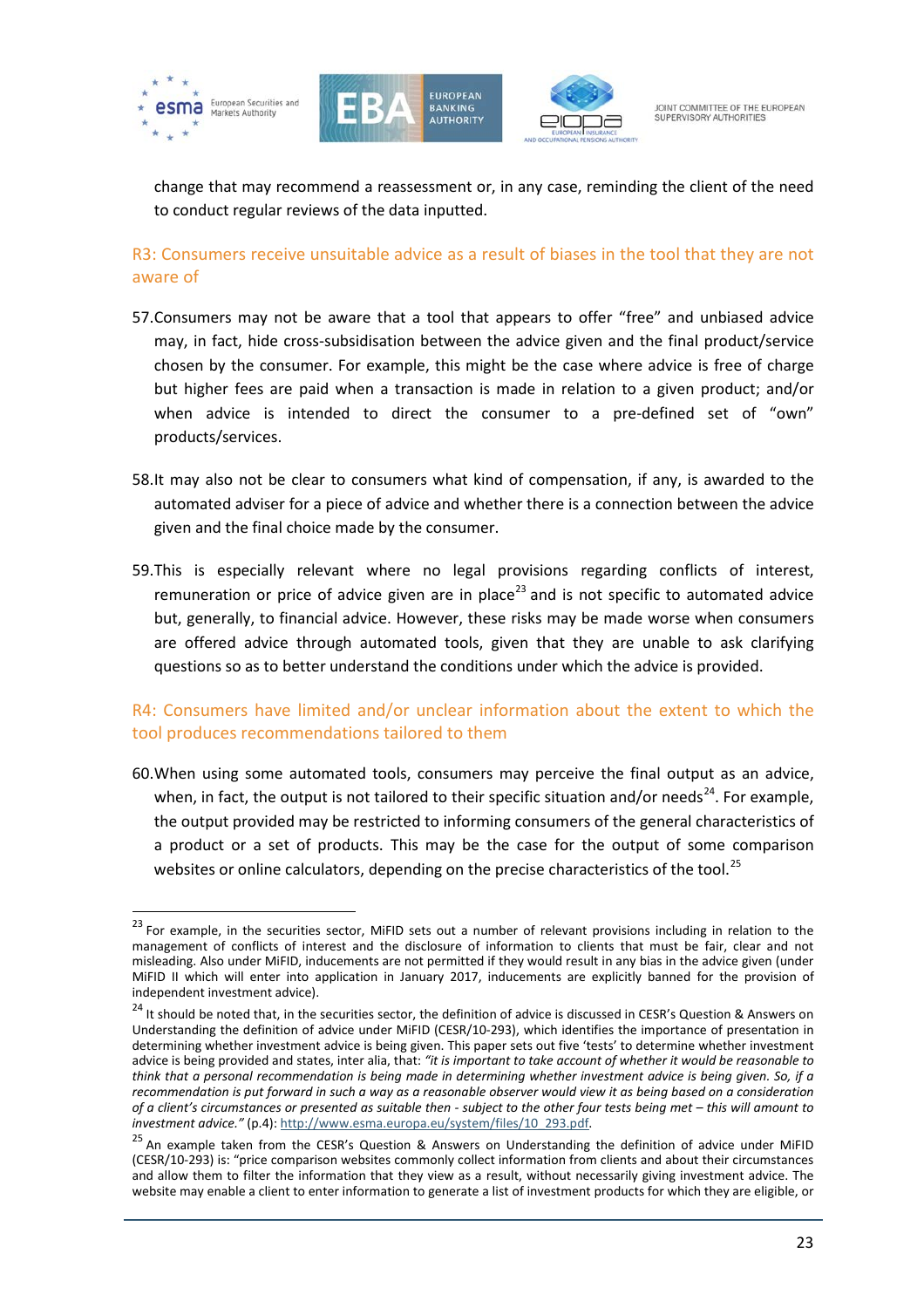





61.The perception of having received advice can, for example, arise if consumers enter some personal information or are required to answer a number of questions, which would increase their expectation of the final output, even where the output does not fall within an existing legal definition of 'advice'. In such a case, the consumer may expect a sophisticated output, but may instead receive a non-specific output that they still perceive as advice.<sup>[26](#page-23-0)</sup> This may result in the consumer making decisions that are not suitable for them. As one example, if the final output of an automated tool is a calculation or a comparison of purchase prices, presented without taking into account the personal situation of the consumer, the consumer may be led to purchase the cheapest product, without taking into account any other relevant product features that could impact whether the product is suitable (for example, whether the product has a fixed term).

62.This is especially relevant where:

**.** 

- no legal definition of advice exists. In such cases, no legal consequence of defining a service as 'advice' would arise for the financial institution providing the service;
- no sectoral legislation is in place that requires the financial institutions providing advice to assess the knowledge and experience of the client;<sup>[27](#page-23-1)</sup> and/or
- advice is given about structured or complex products that are more difficult for consumers to understand, e.g. unit-linked insurance products, or loans combined with savings.

# R5: Consumers do not understand who is providing advice because of the fragmented nature of the advice process

63.Increasing automation of different parts of the advice process allows increased opportunity for those separate parts of the process to be performed by different automated tools. For example, one tool might be used to collect information from consumers, and another tool might be used to propose recommendations based on the data collected. If different financial institutions perform different parts of this process it may not be easy for the consumer to

that meet criteria they have chosen, without providing a recommendation. In such cases, the ability of the client to make their own choices about the features they are looking for, and the absence of apparent judgement about which features or products they should choose, would make it unlikely that the service offered would be viewed as

<span id="page-23-0"></span>investment advice".<br><sup>26</sup> It is possible for a consumer, having used an automated tool, to receive an output together with a disclaimer stating that the output is not advice. In the securities sector, regardless of whether a disclaimer is provided, the output will be considered as investment advice under the MiFID definition if the output meets the five 'tests' set out in CESR's Question & Answers on Understanding the definition of advice under MiFID (CESR/10-293).

<span id="page-23-1"></span><sup>&</sup>lt;sup>27</sup> In the securities sector, all investment firms providing investment advice are required by MiFID to (i) obtain the necessary information regarding the client's or potential client's knowledge and experience in the investment field relevant to the specific type of product or service, his financial situation and his investment objectives so as to enable the firm to recommend to the client or potential client the investment services and financial instruments that are suitable for him; and (ii) provide clients and potential clients with information that is fair, clear and not misleading. This would apply equally whether advice is provided by a person or via an automated tool.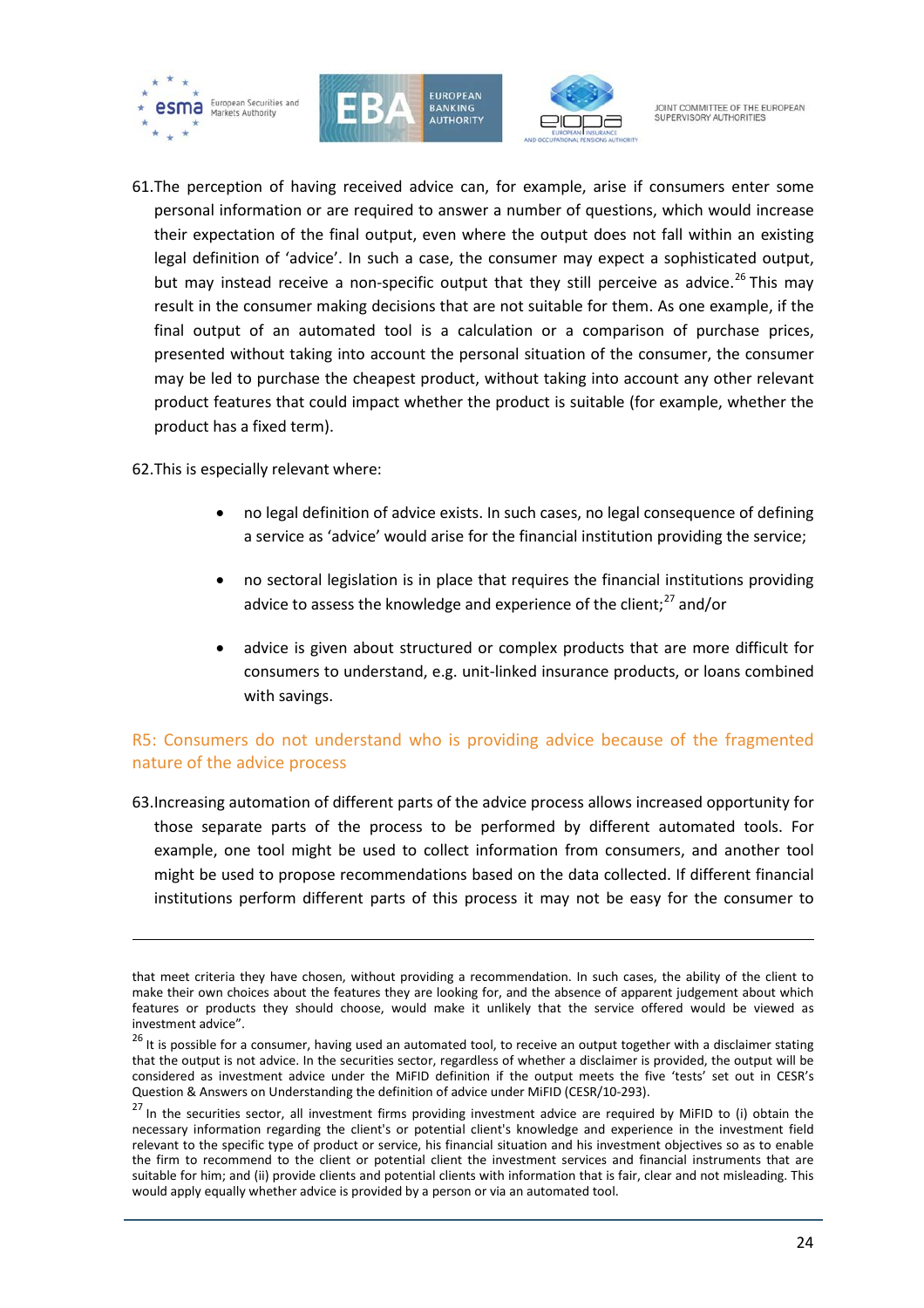





understand which entity is providing the advice. Unclear allocation of responsibility could make it harder for consumers to direct queries or complaints to the appropriate entity, which might result in delays or difficulties in resolving issues, including redress (where relevant).

- 64.If there is an issue with the automated tool that provides the advice, it may also be difficult for the consumer to assess who is liable, depending on the nature of the issue (e.g. tool malfunction; non-agreement with the advice given; unsuitability of the advice given, etc.), on the existence and clear disclosure of liability agreements between financial institutions and their providers, and also on the actual responsibility of the entity that the consumer seeks for compensation from (e.g. financial institution, IT provider).
- 65.This risk could also be exacerbated if the advice is provided via automated tools across different jurisdictions (e.g. where the consumer may be less familiar with the relevant redress mechanism).

# R6: Consumers are unaware that the personal data they input in the tool is used in ways they did not envisage when they provided it

- 66.When using an automated tool, consumers input personal data. It may not always be clear if and how that data is going to be used by the financial institution offering the tool for other purposes, such as consumer profiling or selling the data to third parties. This may happen even if consumers consent to the use of data, because the online environment may encourage consumers to quickly 'accept' terms and conditions, without fully understanding the implications of having done so.
- 67.This risk, while not being specific to automation in financial advice, may be more likely to occur when automated tools are used, because providing data online may increase the lack of clarity regarding the potential use of such data and, thus, increase the possibility for personal data to be used in ways not initially envisaged by consumers. Automated tools could also increase the possibility for so called 'social engineering' to occur because as consumers become increasingly accustomed to providing personal information online, this increases the potential that they could fall for phishing and other scams designed to trick consumers into revealing personal financial information, over email or via websites.

#### <span id="page-24-0"></span>**Risks related to flaws in the functioning of the tool**

# R7: Consumers make unsuitable decisions because of limitations or assumptions within the tool

68.Some automated tools that provide advice may rely on certain mathematical or market assumptions (e.g. interest rate will always be low) that do not vary with the consumer's specific needs. The output of the tool can also be limited. For example, automated financial advice tools may be designed to fit a customer into a range of pre-determined options. The consumer may not be aware of, or understand the impact of, these types of limitations or assumptions that factor in the tool's decision-making process.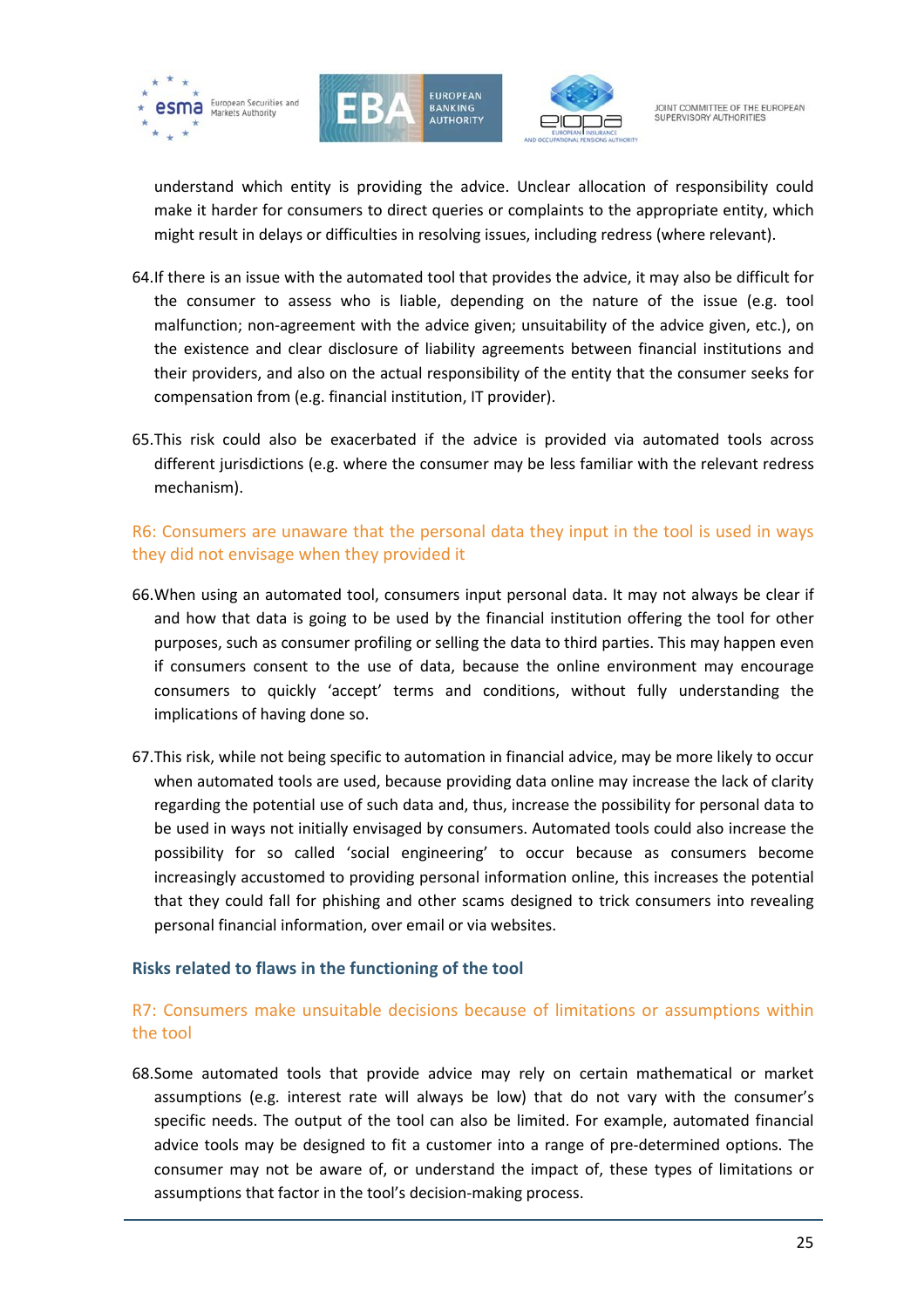





69.If the tool is limited to certain assumptions or pre-determined categories, the advice provided by the tool may not be completely adequate to the consumer's personal situation. In such cases, consumers may not be aware that the final output of the tool may not correctly reflect their needs, even if they have inputted the correct data.

#### R8: Consumers make unsuitable decisions because there are errors in the tool

- 70.An algorithm or decision tree logic can vary in its level of complexity. Particularly in the case of complex algorithms or decision trees, there is a risk that an error or inadequacy could occur during the development stage. This could result in unsuitable advice for consumers which would likely result in redress claims by consumers who have suffered detriment. Given the wide reach of automated advice tools it may be more likely that any error will affect a large number of consumers at the same time, thus giving rise to a high number of complaints.
- 71.An error/inadequacy of the automated tool could be more likely to arise if tools are developed without the input of people who are appropriately qualified and have sufficient understanding of the implications of the financial advice that the automated tools produce as their output. For example, if tools are developed by technology or programming specialists without the involvement of financial advisers.

### R9: Consumers suffer detriment because the automated financial advice tool they use is hacked and the underlying algorithm is manipulated

- 72.Automated financial advice tools rely on algorithms in the absence of human intervention. As with many technologies, automated financial advice tools may be vulnerable to hacking or manipulation of the underlying algorithm, influencing the advice provided.
- 73. If advice is provided based on a flawed logic, it may be unsuitable for consumers. Because of the lack of human judgement involved in automated advice processes, and given that control functions (such as Risk and Compliance) might not be used to interrogating advice algorithms, it may take longer for financial institutions to identify instances where cyber threats have occurred.

# R10: Consumers make unsuitable decisions because the tool facilitates them to move too quickly through the process

74.Consumers may feel that automated advice tools are self-explanatory and, thus, easy to use quickly. Accordingly, they may rush into inputting data in the tool and answering prompted questions and move quickly through the process of obtaining advice and making decisions about their finances. This may result in consumers feeling they are ready to make a decision without due consideration of all risks involved.

### R11: Consumers lack motivation to act on advice given by automated tools where such tools do not facilitate an end-to-end process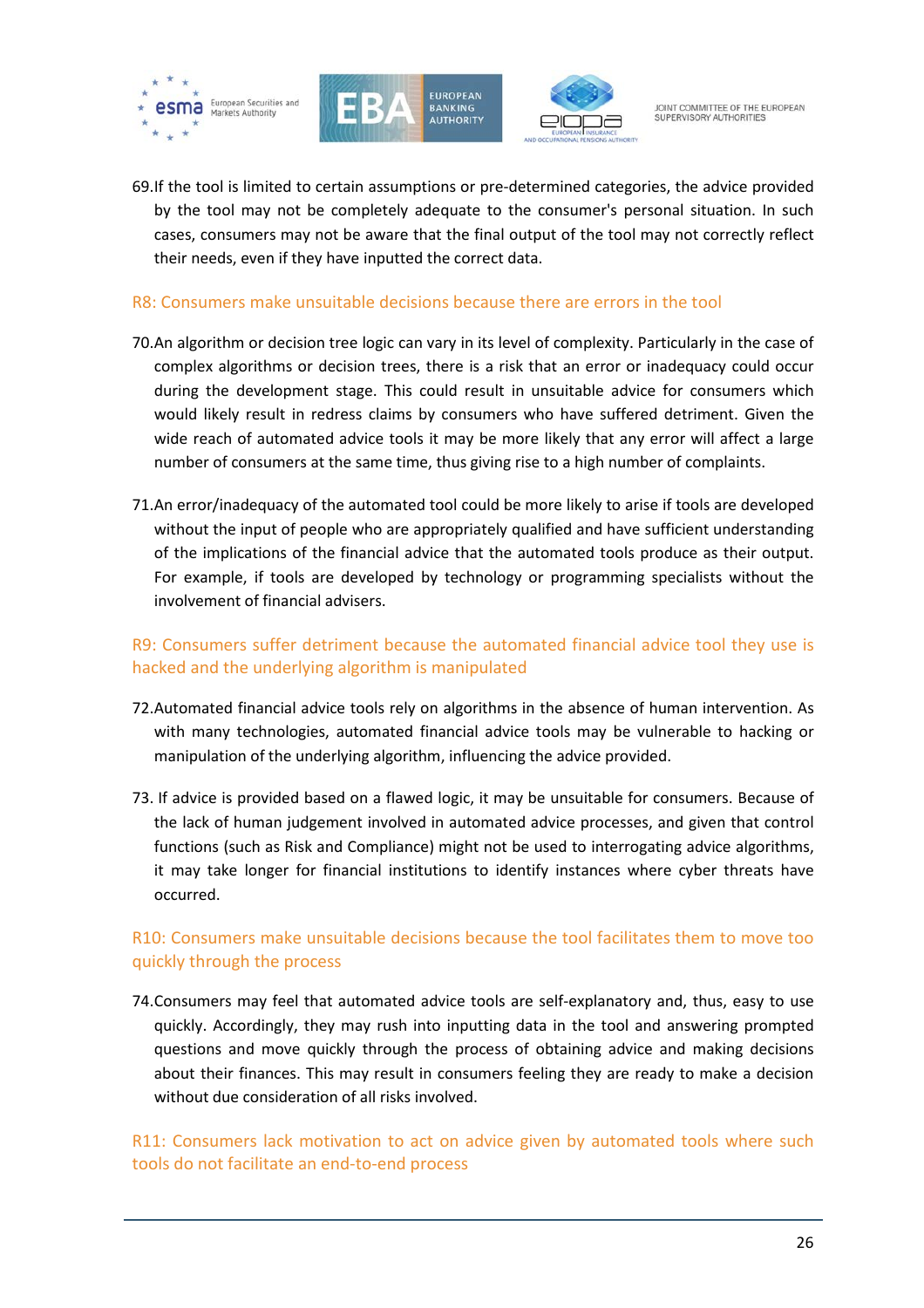





- 75.If a tool does not offer the possibility to act upon the advice received, facilitating an end-toend process (i.e. providing advice and enabling that advice to be acted upon), consumers may lack motivation to act on the advice given by the tool, thus diminishing its effectiveness.
- 76.This risk can be considered to be made worse by automation because consumers do not have the benefit of human interaction to help them follow up on the advice received by finding appropriate products/services.

#### <span id="page-26-0"></span>**Risks related to a widespread use of automated financial advice tools**

R12: Consumers lose out as a result of automated advice tools being based on similar algorithms, resulting in many consumers taking the same actions in relation to the same types of products/services

77.If automated tools become widespread and the logic of such automated advice is based on similar (or the same) underlying technology, there may be a "herding risk" that a significant volume of consumers end up transacting in the same way in relation to the same financial products/services. This procyclicality could lead to an increased volatility in the market which could result in consumers losing money if this "herding" effect has a systemic impact which was not taken into account at the time the advice was provided. This may result in consumer detriment, e.g. in the event of a market "shock" event.

# R13: Consumers may no longer be given the opportunity to access any human financial advice

78.Should the use of automated advice tools become widespread for any particular category of financial products, consumers may face a reduced supply of human advice due to the reduced demand for it. This potential risk may be particularly relevant for consumers that do not have ready access to automated tools (e.g. because they do not know or are not comfortable using them, or because they do not own or have access to a device with internet access), and/or for consumers that simply prefer to receive human advice before purchasing financial products or services.

#### **Questions:**

- **14.** Do you agree with the description of the potential risks identified? If not, explain why.
- **15.** Do you consider there to be any risks missing? If so, please explain.
- **16.** Do you see any differences in the potential risks arising for consumers in each of the banking, insurance and securities sectors?
- **17.** Have you observed any of these risks causing detriment to consumers? If so, in what way?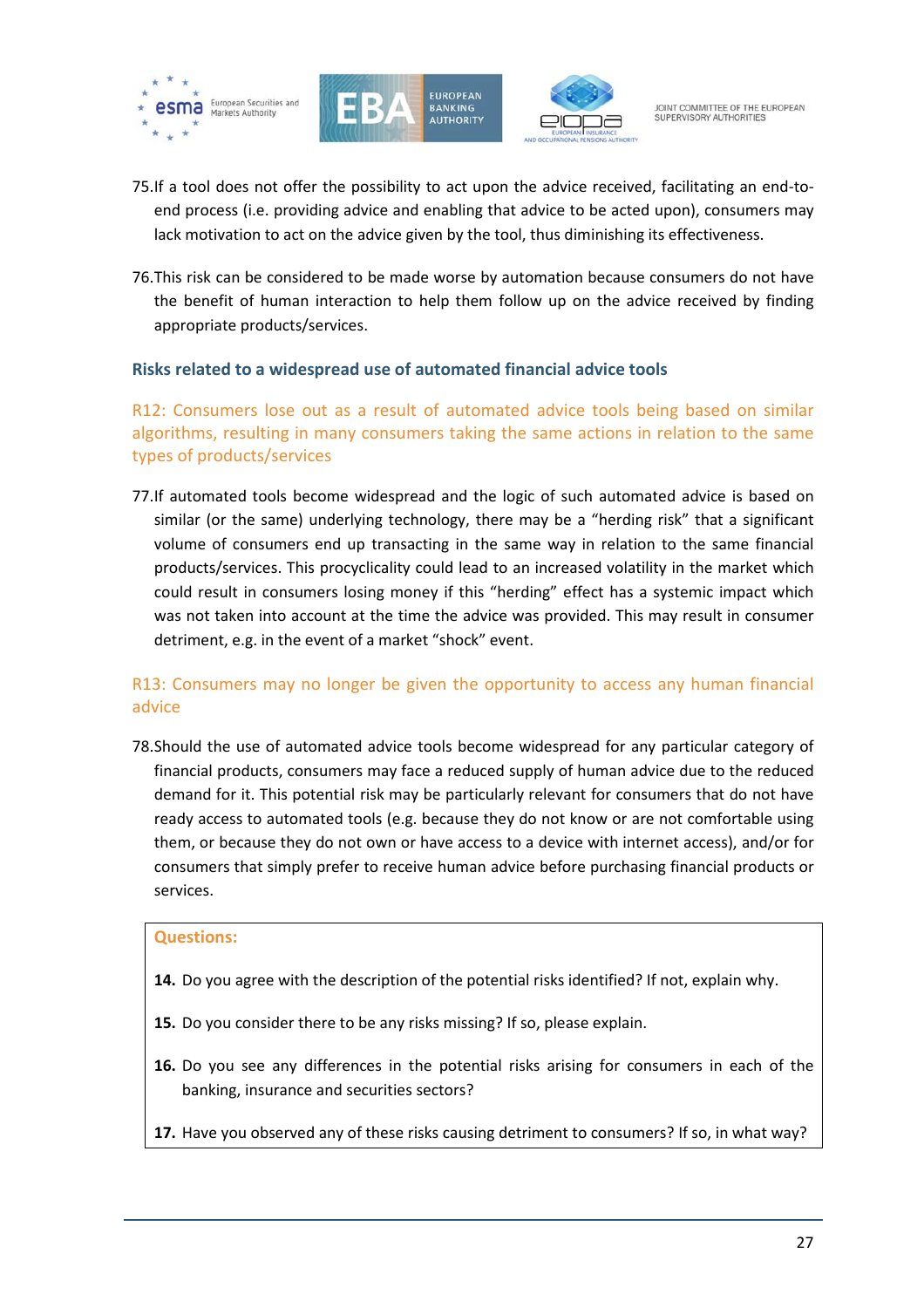





# <span id="page-27-0"></span>Risks to financial institutions

### <span id="page-27-1"></span>**Risks related to the functioning of the tool**

# R14: Financial institutions may be exposed to litigation and subsequent reputational risk due to faulty automation

- 79.If there are errors in the design of automated advice tools used by financial institutions, the output of the tools will also be flawed and this may generate unsuitable advice. This would likely result in an obligation to provide redress for consumers who have suffered detriment. Given the wide reach of automated advice tools it may be more likely that any error will affect a large number of consumers at the same time, thus giving rise to a high number of complaints.
- 80.This risk may be more likely to occur if internal control functions (e.g. Compliance, Internal Audit) are not used to reviewing the algorithms developed against the output of automated tools. This risk may also be exacerbated if financial institutions are not able to create and maintain a storage capacity and audit trail that is sufficient to demonstrate that, when the advice was given, it was suitable for the client, taking into account, at the moment when the advice was given the profile filled by the clients, the situation of the market, and the range of products available.
- 81.Also, if a financial institution provides an automated advice tool that is somehow flawed (e.g. as a result of error, fraud or cyber threats), then the financial institution may suffer a reputational risk that may even spread to other services offered to consumers and result in reduced market confidence.

R15: If providers of automated advice tools also offer consumers the possibility to engage with a human advisor as an alternative means to obtain advice, consumers may overuse that alternative means so as to supplement the automated advice on the product/service

82.There may be cases where automated advice is offered, but still financial institutions offer alternative means of obtaining advice, e.g. over the phone, with a human advisor, to aid and/or supplement the process. When this is the case, financial institutions may find that consumers tend to use the alternative means of obtaining advice as the principal means, disregarding the role that the automated tool should play in the process of obtaining advice.

#### <span id="page-27-2"></span>**Risks related to liability allocation**

#### R16: Legal disputes may arise due to unclear allocation of liability

83.As a result of increasing disintermediation in financial services, which is facilitated by the use of technology, it may be more likely that different financial institutions can be responsible for different parts of the service offered to consumers online. For example, tool that offers automated advice to the financial institution's clients may be provided by a financial technology firm ('FinTech'), who is responsible for its correct functioning, but may not be the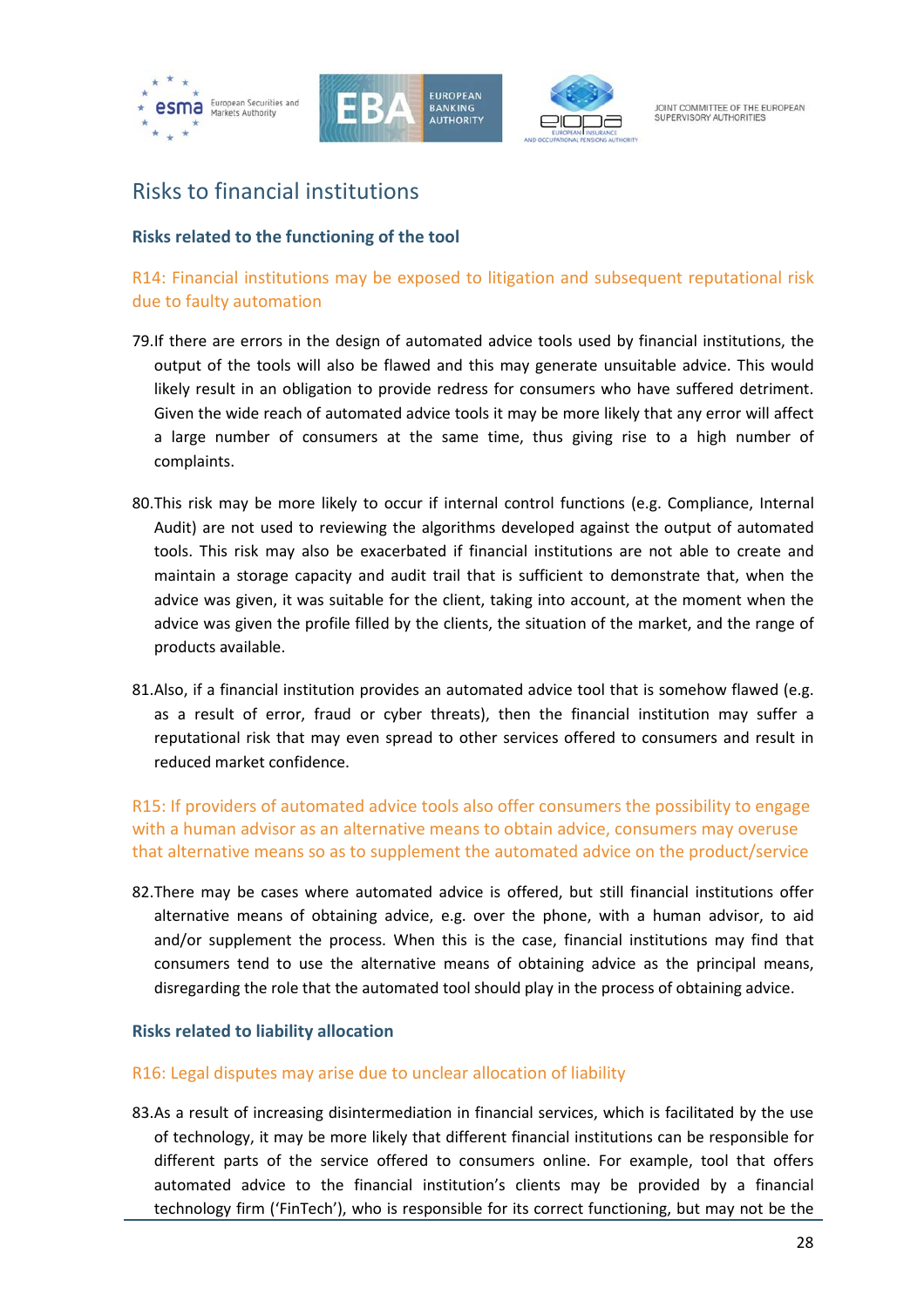





same institution that the consumer interacts with. This increases the complexity of the business operations of financial services firms, and may create new or increased operational risks, that financial institutions are not used to managing.

- 84.Where there are no specific legal agreements between the different actors to stipulate liability on an ongoing basis, and if there are not appropriate controls in place over any outsourcing arrangements, it may happen that financial institutions inappropriately delegate their regulatory and contractual responsibilities to the end provider.
- 85.Furthermore, if the allocation of liability among all parties involved is unclear, either between the parties, or to the clients, legal disputes may arise between financial institutions and their clients, or between financial institutions and outsource providers.

#### **Questions:**

- **18.** Do you agree with the description of the potential risks identified? If not, explain why.
- **19.** Do you consider there to be any risks missing? If so, please explain.
- **20.** Do you see any differences in the potential risks arising for financial institutions in each of the banking, insurance and securities sectors?
- **21.** Have you observed any of these risks causing detriment to financial institutions? If so, in what way?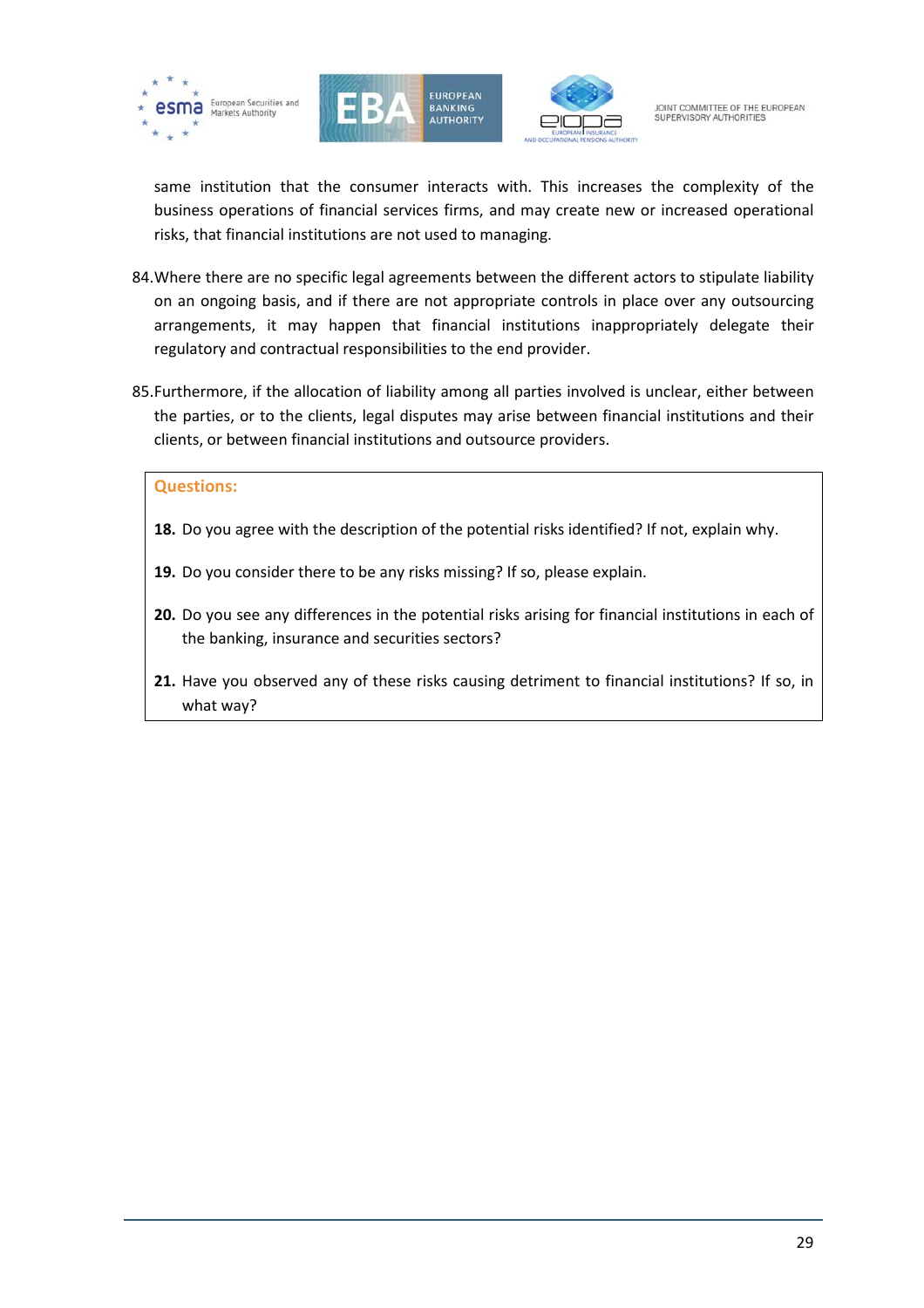





# <span id="page-29-0"></span>Possible evolution of the market

- 86.The ESAs observe that the offering and usage of automated financial advice tools in EU Member States appears to be currently limited to particular jurisdictions, although precise statistical data is not available. Although some countries have more experience in automated financial advice tools than others, and various independent research (as mentioned earlier in this Discussion Paper) indicates an increase in the market automated financial advice is likely, it is difficult to predict how the market for automation in financial advice will evolve.
- 87. Based on the observations in this Discussion Paper and, for example, the recent growth seen in the US in the market for automated advice, the ESAs expect that automation in financial advice will continue to grow in the near future, including a proliferation of more sophisticated tools and an increasing integration of different data sources<sup>[28](#page-29-1)</sup>.
- 88.As the level of digitalisation in financial services increases more generally, it may be likely that automated tools that provide advice will also gain importance in number and in quality. However, their use may not be equally widespread in all European markets. The following factors may have an impact on the current and future proliferation of automated advice tools:

#### Demand factors

 $\overline{a}$ 

- In some markets and jurisdictions, consumers are historically less comfortable using technical innovations and automated procedures to manage their finances, still preferring to engage with a human advisor. In such markets, sales processes are less likely to be fully automatic. This is also the case in markets that are characterised by more conservative products, which do not require such a high level of advice for consumers (e.g. common credit and deposits accounts, when compared to portfolio of complex investment products).
- The extent to which an online culture exists within the various Member States could give an indication of the potential consumer interest in the availability of online tools that provide financial advice. This might vary considerably between Member States. A national market with a high level of online usage (whether via mobile phones or desktop devices<sup>[29](#page-29-2)</sup>) might give one indication that its population

<span id="page-29-1"></span> $^{28}$  See "Advice goes virtual: How new digital investment services are changing the wealth management landscape", a report by EY, 2015, [http://www.ey.com/Publication/vwLUAssets/Advice\\_goes\\_virtual\\_in\\_asset\\_management/\\$FILE/ey](http://www.ey.com/Publication/vwLUAssets/Advice_goes_virtual_in_asset_management/$FILE/ey-digital-investment-services.pdf)[digital-investment-services.pdf.](http://www.ey.com/Publication/vwLUAssets/Advice_goes_virtual_in_asset_management/$FILE/ey-digital-investment-services.pdf)

See also "Robo-Advisors 2.0 - How Automated Investing is infiltrating the Wealth Management Industry, MyPrivateBanking, 2015, [http://www.myprivatebanking.com/UserFiles/file/Extract%20-](http://www.myprivatebanking.com/UserFiles/file/Extract%20-%20MyPrivateBanking%20Research%20Report%20-%20Robo-Advisors%202.0(1).pdf)

<span id="page-29-2"></span>[<sup>%20</sup>MyPrivateBanking%20Research%20Report%20-%20Robo-Advisors%202.0\(1\).pdf.](http://www.myprivatebanking.com/UserFiles/file/Extract%20-%20MyPrivateBanking%20Research%20Report%20-%20Robo-Advisors%202.0(1).pdf) 29 See statistics on the proportion of EU people who used the internet for web banking in 2014, at [http://ec.europa.eu/eurostat/statistics-](http://ec.europa.eu/eurostat/statistics-explained/index.php/File:Proportion_of_people_who_used_the_internet_for_web_banking,_professional_purposes_and_selling_online,_EU-28,_2014_(%25)_BYIE15.png)

[explained/index.php/File:Proportion\\_of\\_people\\_who\\_used\\_the\\_internet\\_for\\_web\\_banking,\\_professional\\_purposes\\_a](http://ec.europa.eu/eurostat/statistics-explained/index.php/File:Proportion_of_people_who_used_the_internet_for_web_banking,_professional_purposes_and_selling_online,_EU-28,_2014_(%25)_BYIE15.png) [nd\\_selling\\_online,\\_EU-28,\\_2014\\_\(%25\)\\_BYIE15.png](http://ec.europa.eu/eurostat/statistics-explained/index.php/File:Proportion_of_people_who_used_the_internet_for_web_banking,_professional_purposes_and_selling_online,_EU-28,_2014_(%25)_BYIE15.png) . More generally, see statistical data on several different aspects of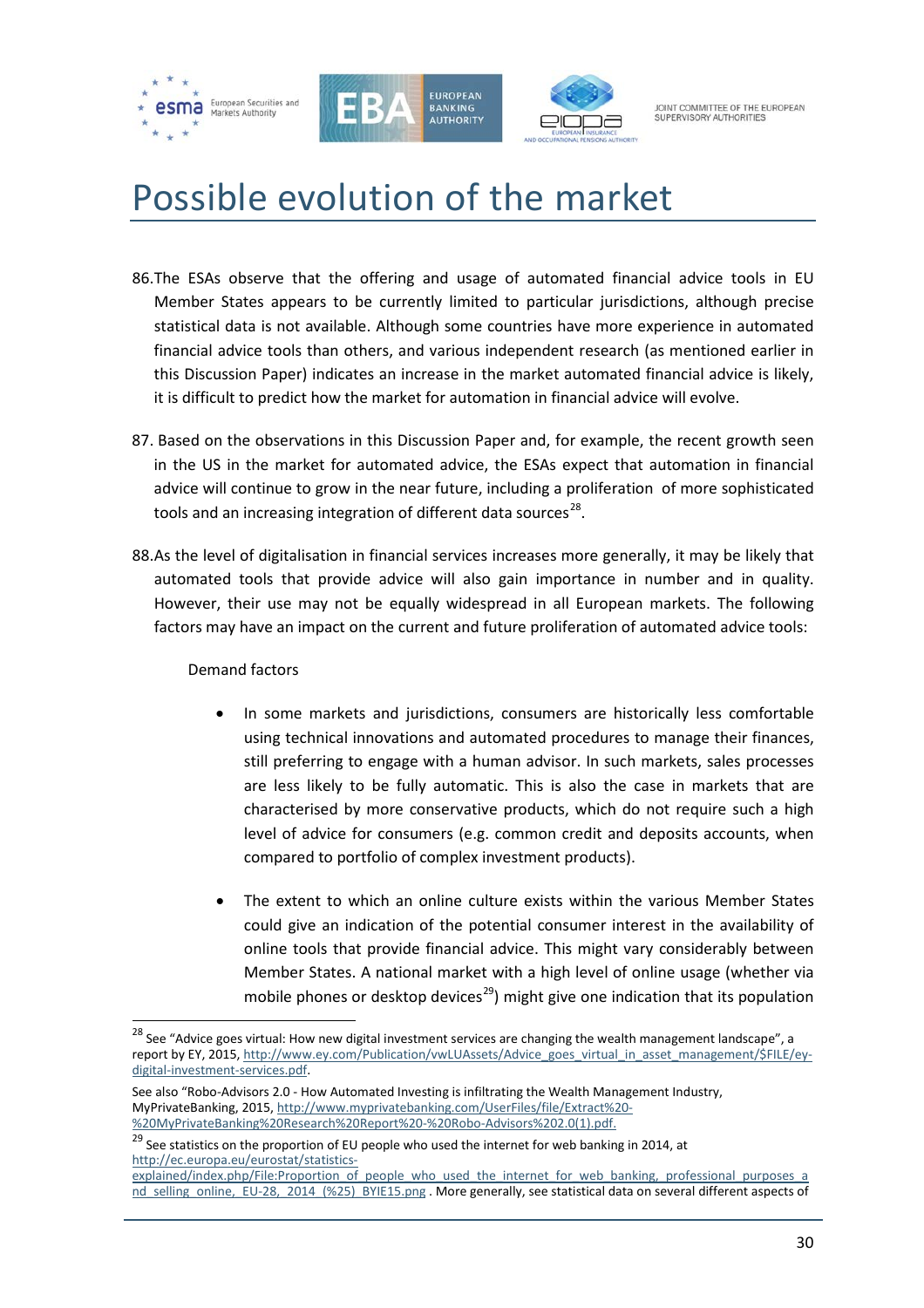





would be more likely to purchase or seek financial products or services online compared to those markets that do not have a high online usage pattern. Markets with high online usage will have greater awareness of and exposure to automated financial services through online advertising, social media forums etc.

#### Supply factors

- In some jurisdictions there is a general move towards paper-less transactions and records, reducing costs for firms and providing a more convenient option for consumers for storing and easily retrieving/referring back to important financial documents/information. This preference might encourage consumers to opt for the online method of conducting their financial affairs.
- Some Member States are seeing the emergence of new models that provide investment advice online, but they have yet to take off in a significant way. However, there remains intense interest in developing automated advice business models from industry. Firms may be proceeding with caution due to concerns about future liability and perceptions of regulatory risk.

#### Other factors

1

- The business models adopted by financial institutions are evolving. Many financial institutions are expanding their offering to provide automated tools to support face-to-face investment advice, or to provide automated online advice with the possibility of interaction with staff. Also, specialist FinTechs have developed automated advice tools to either (i) enter into the market to provide financial advice for the first time; or (ii) sell to incumbent financial institutions to use their technology solutions. [30](#page-30-0)
- Legislation about the conclusion of contracts may be seen as a barrier for the development of automated financial advice tools. If such legislation states that all contracts for supplying financial services and financial auxiliary services shall be made in writing, human intervention may be necessary in order to conclude a contract for financial services and financial auxiliary services. Even where legislation provides for the possibility for contracts to be concluded through the

the information society in the European Union (EU), focusing on the availability of information communication technologies and their use by individuals and within households, at file:///P:/EBA/Innovation%20in%20general/Information%20society%20statistics%20-

<span id="page-30-0"></span> $\frac{30}{20}$  According to Accenture's report "The Future of Fintech and Banking: Digitally disrupted or reimagined?" which is based on CB Insights data, the global FinTech investment jumped 201% between 2013 and 2014, breaking the \$12BN mark across more than 730 deals. The US makes up the lion's share, but Europe has experienced the highest level of growth, with an increase of 215% (year-on-year), at https://www.accenture.com/t20150707T195228 w /pl[en/\\_acnmedia/Accenture/Conversion-Assets/DotCom/Documents/Global/PDF/Dualpub\\_11/Accenture-Future-Fintech-](https://www.accenture.com/t20150707T195228__w__/pl-en/_acnmedia/Accenture/Conversion-Assets/DotCom/Documents/Global/PDF/Dualpub_11/Accenture-Future-Fintech-Banking.pdf)[Banking.pdf.](https://www.accenture.com/t20150707T195228__w__/pl-en/_acnmedia/Accenture/Conversion-Assets/DotCom/Documents/Global/PDF/Dualpub_11/Accenture-Future-Fintech-Banking.pdf)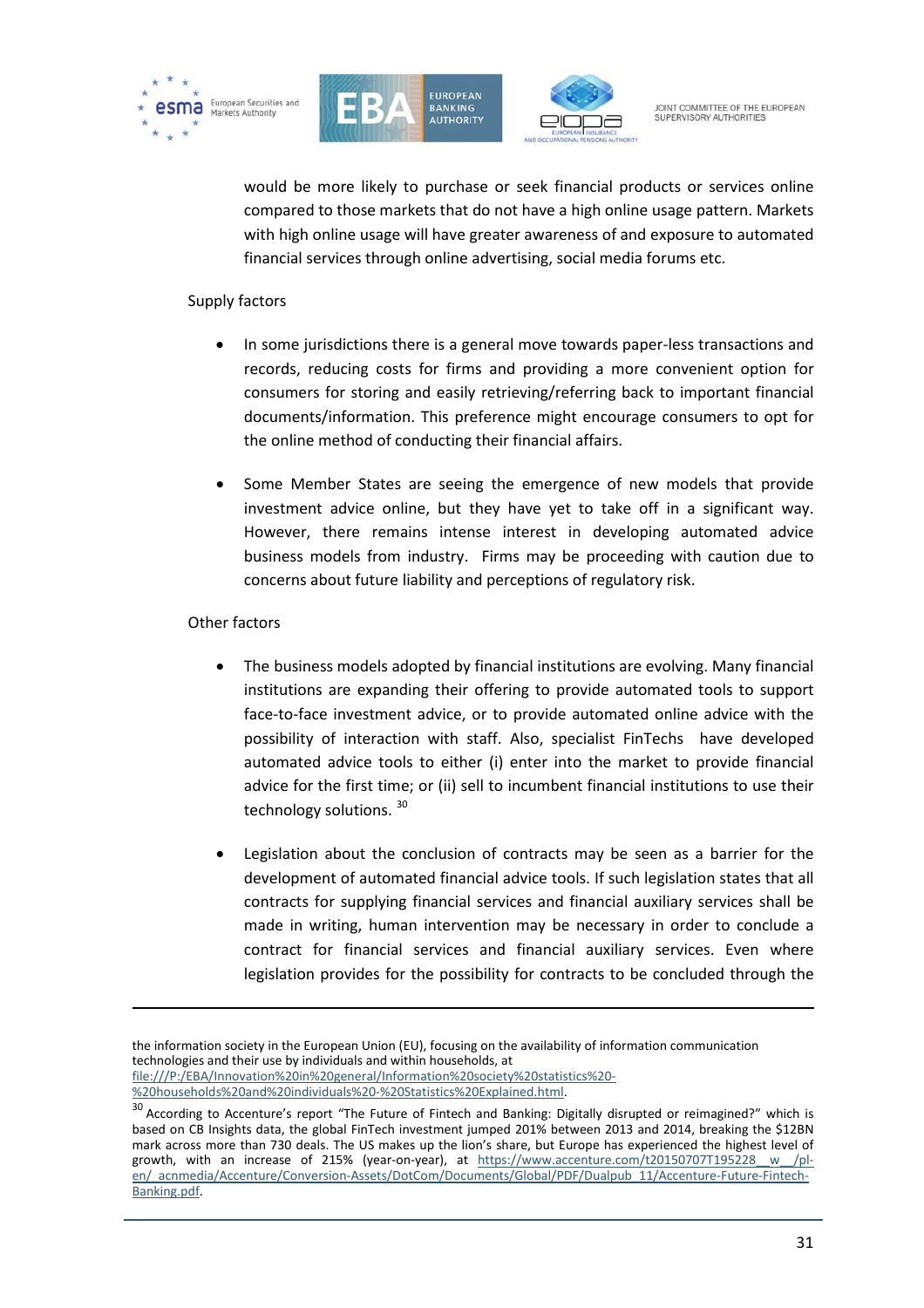

 $\overline{a}$ 





JOINT COMMITTEE OF THE FUROPEAN SUPERVISORY AUTHORITIES

use of an advanced electronic signature, this need may lead to the avoidance of automated advice if consumers are not aware of how to use this technology or firms do not make such technology readily available.<sup>[31](#page-31-0)</sup>

89.The evolution of the use of automated financial advice tools may also not be spread equally across the securities, banking and insurance sectors:

- In the securities sector, it could be argued that providing investment advice for consumers with lower sums of money or assets is becoming less profitable for financial institutions. Automated tools may provide an opportunity to offer advice to this gap in the market. The securities sector in particular shows more signs of increased automation throughout different parts of the advice process, e.g. to collect information from consumers, to provide recommendations on transactions in financial instruments, and to execute orders.
- In the other two sectors, however, automation in financial advice does not seem to be widespread yet, although some level of automation that may support the advice process is evidenced through the use of comparison websites and calculators that aid the decision-making process. The increasing use of internet banking and mobile banking could be a trigger in the development of automation in financial advice in the banking sector, with smartphone applications serving as automated tools in the future, for instance $32$ .
- Automation in the insurance sector is becoming more prevalent, particularly in the non-life sector. Insurance provider and intermediary sites offer the facility for consumers to seek a quote and purchase insurance online. These sites request information from the consumer for the purposes of calculating a quote and should the consumer wish to continue he/she must provide further more detailed information, usually in a questionnaire format. At this point, the site will offer either one product or a range of products that suit the consumer's needs. The consumer can then select the product he/she wishes to purchase and complete the process online.
- 90.The ESAs have also taken note of the potential for increasing fragmentation of the distribution chain if automated tools are provided by different specialist firms performing different elements of the process. In this fragmented financial services landscape, the distribution chain may split up in order to allow the consumer to choose the preferred supplier for each specific financial need, advice being one of them.

<span id="page-31-0"></span> $31$  This barrier may be overcome, however, by the e-mailing of the contract or the posting of the contract to the consumer who was given advice online, in order to sign and return it to the financial service provider.

<span id="page-31-1"></span> $32$  In the banking sector, automated tools could be usefully integrated in the selling process of standardized products, such as basic account or personal loans, to reduce the overall placement cost and to offer better conditions to consumers. They are already used, for instance, in the provision of loans, where loan providers grant loans over the internet based on information provided by consumers and credit score from credit rating companies, without any personal contact with consumers.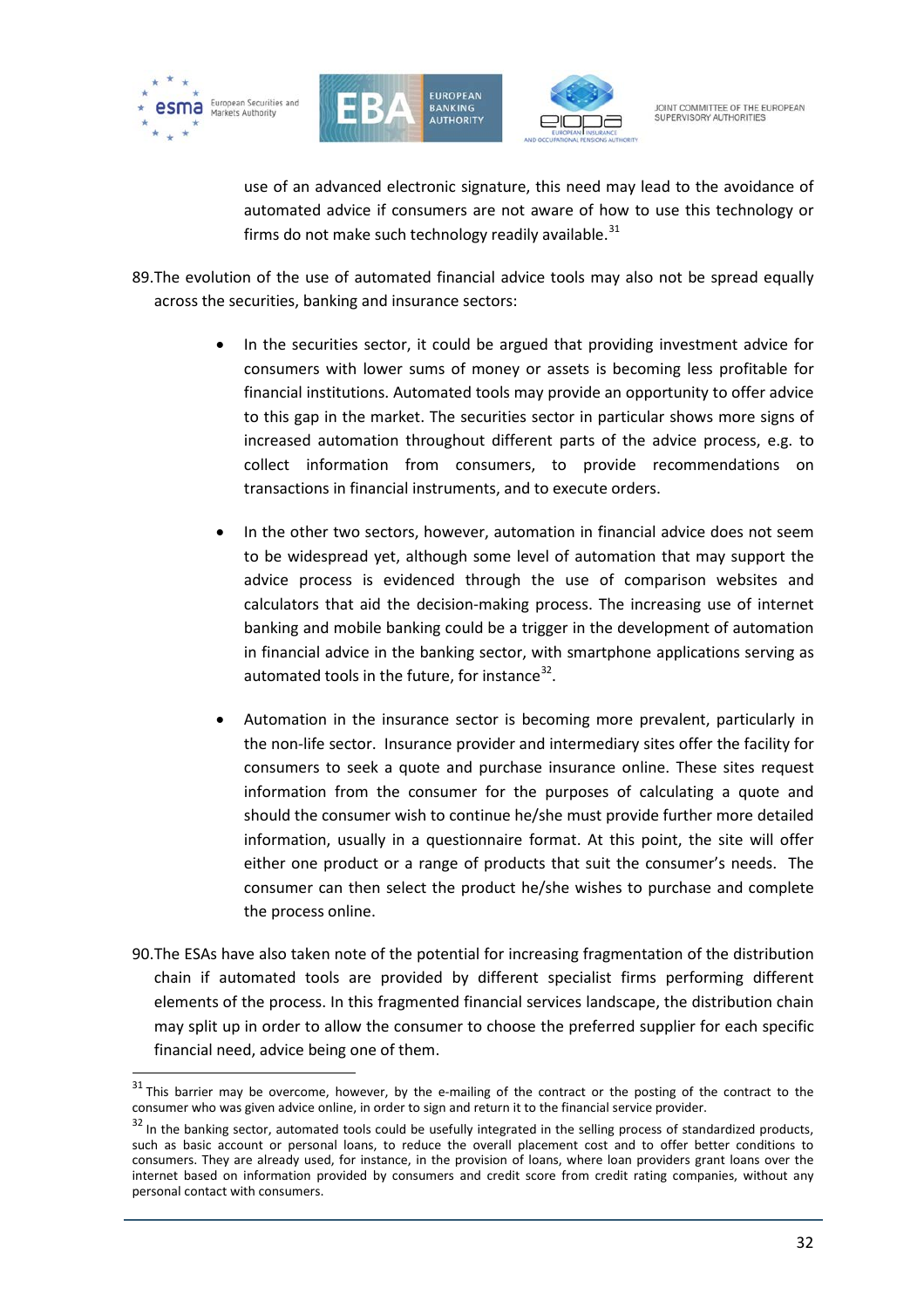





- 91.On the other hand, consumer awareness of automated financial advice tools seems to be low and financial literacy of consumers has been shown to be limited. $33$  Many consumers may prefer to deal with natural persons in order to obtain advice. [34](#page-32-1) Automated financial advice tools are generally aimed at internet-minded consumers and at consumers who already have an expertise in the financial sector of the product in question. Nevertheless, automated tools might still be used by consumers to seek information on a given market, even if the final decision is made through a human advisor.
- 92.Consumer awareness about data protection issues has been rising as technology is increasingly used by financial institutions and personal data is collected using these tools. If financial institutions foster automated procedures for providing advice there could be asymmetric developments of such automated tools while consumers are becoming more cautious about data collection and protection issues.

#### **Questions:**

- **22.** Would you agree with the assessment of the potential evolution of automated advice? Please provide your reasoning.
- **23.** How do you think that the market for automation in financial advice will evolve in the near future in the banking, insurance and investment sectors? Please also provide details of any relevant data or information to support your views, where available.

#### **Additional comments:**

**24.** Are there any other comments you would like to convey on the topic of automation in financial advice?

<span id="page-32-0"></span> $\frac{33}{33}$  See Atkinson, A. and F. Messy (2012), "Measuring Financial Literacy: Results of the OECD / International Network on Financial Education (INFE) Pilot Study", OECD Working Papers on Finance, Insurance and Private Pensions, No. 15, OECD Publishing, a[t http://dx.doi.org/10.1787/5k9csfs90fr4-en.](http://dx.doi.org/10.1787/5k9csfs90fr4-en)

Another report "Consumer Decision-Making in Retail Investment Services: A Behavioral Economics Perspective", 2010, has shown that 'nearly 80% of investments are made in a face-to-face setting, usually with an employee of the investment provider or a professional advisor. 58% of investors say their final choice of product was influenced by an advisor initiated the purchase on a quarter of occasions'. See at advisor, while the advisor initiated the purchase on a quarter of occasions'. See http://ec.europa.eu/consumers/archive/strategy/docs/final\_report\_en.pdf.

Also, a study published by the IFEP, a French institute for public financial education, in partnership with the French AMF, and conducted by the Crédoc (Research Centre on Living Conditions), focused on financial literacy in the French population and found that French citizens struggle to understand certain basic financial concepts, with 80% of the French respondents admitting to being a bit lost when it comes to financial investments.<br>http://www.credoc.fr/pdf/Sou/La culture financiere des Francais 2011.pdf.

<span id="page-32-1"></span><sup>&</sup>lt;sup>34</sup> According to a survey conducted by PriceWaterhouseCoopers on the Italian market "Robo Advisor vs Human Advisor", 96% of the human advisors interviewed think that less than 10% of their customers use robo-advisory platforms to get personal recommendations and that automated tools can gain only a tiny market share. See [http://www.pwc.com/it/it/industries/asset-management/assets/docs/robo-advisory.pdf.](http://www.pwc.com/it/it/industries/asset-management/assets/docs/robo-advisory.pdf)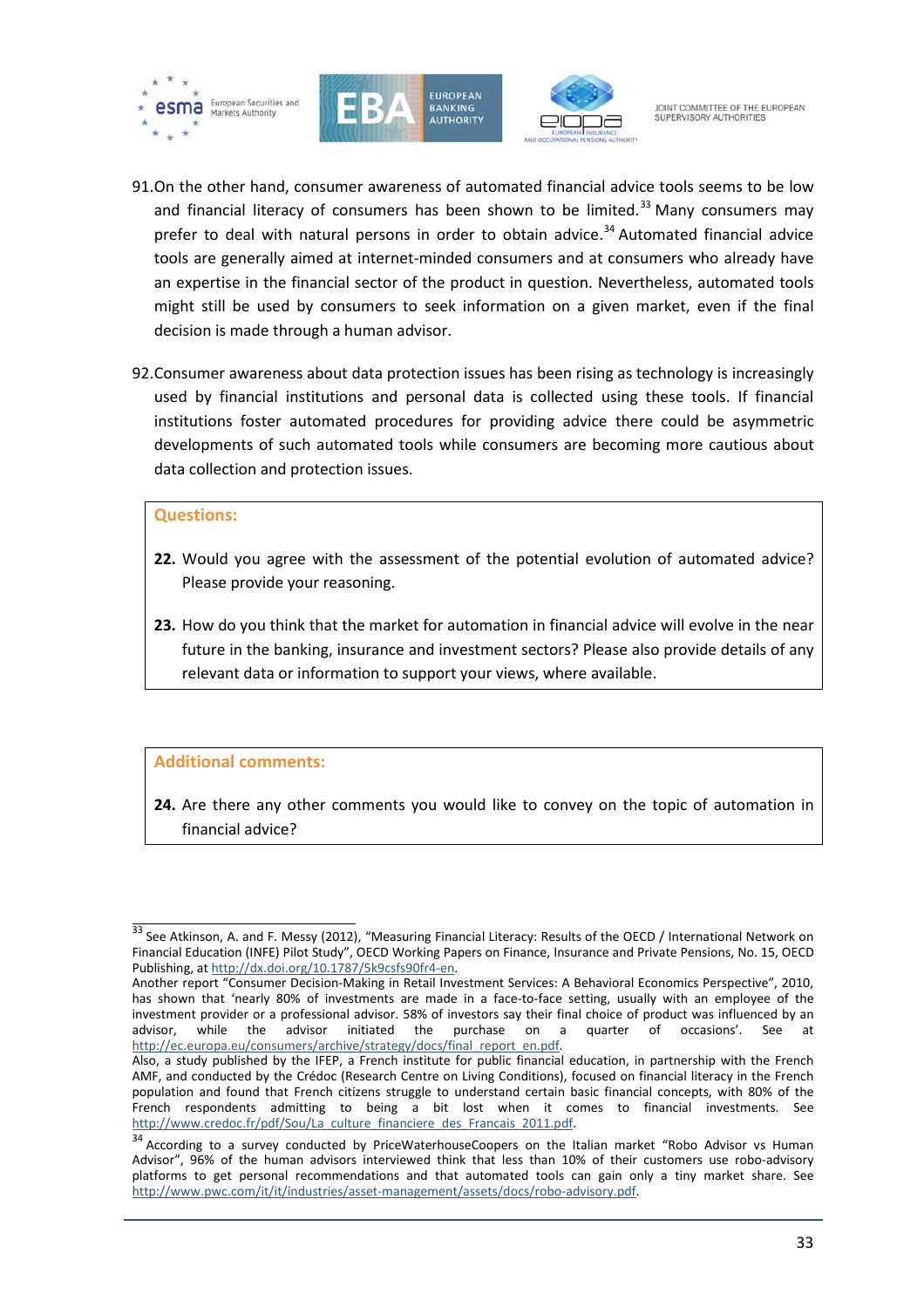





# <span id="page-33-0"></span>Overview of questions

- **1.** Do you agree with the assessment of the characteristics of automated financial advice tools presented in this Discussion Paper? If not, please explain why.
- **2.** Are there any other relevant characteristics of automated financial advice tools?
- **3.** Are you aware of examples of automated financial advice tools being used in the banking, insurance, and/or securities sectors? Please provide examples, giving details of their operating process.
- **4.** Do you offer/are you considering offering automated financial advice tools as part of your business model? If so, please briefly describe: i) what type of entity you are, e.g., long established, start-up, a product provider, an intermediary; ii) the service you provide (e.g. to what extent do you integrate human interaction in the tool you provide?); iii) the nature of your clients; iv) your business model; v) who developed the automated tool (i.e. an external company or developed internally?); and vi) the size of your activity and/or forecast activity?
- **5.** Do you consider there are barriers preventing you from offering/developing automated financial advice tools in the banking, insurance and securities sectors? If so, which barriers?
- **6.** Do you consider the potential benefits to consumers to be accurately described? If not, please explain why.
- **7.** Are you aware of any additional benefits to consumers? If so, please describe them.
- **8.** Do you see any differences in the potential benefits arising for consumers in each of the banking, insurance and securities sectors?
- **9.** Have you observed any of these potential benefits to consumers? If so, please provide examples and describe the kind of benefit that has accrued.
- **10.** Do you consider the potential benefits to financial institutions to be accurately described? If not, please explain why.
- **11.** Are you aware of any additional benefits to financial institutions? If so, please describe them.
- **12.** Do you see any differences in the potential benefits arising for financial institutions in each of the banking, insurance and securities sectors?
- **13.** Have you observed any of these potential benefits to financial institutions? If so, please provide examples and describe the kind of benefit that has accrued.
- **14.** Do you agree with the description of the potential risks to consumers identified? If not, explain why.
- **15.** Do you consider there to be any risks to consumers missing? If so, please explain.
- **16.** Do you see any differences in the potential risks arising for consumers in each of the banking, insurance and securities sectors?
- **17.** Have you observed any of these risks causing detriment to consumers? If so, in what way?
- **18.** Do you agree with the description of the potential risks to financial institutions identified? If not, explain why.
- **19.** Do you consider there to be any risks to financial institutions missing? If so, please explain.
- **20.** Do you see any differences in the potential risks arising for financial institutions in each of the banking, insurance and securities sectors?
- **21.** Have you observed any of these risks causing detriment to financial institutions? If so, in what way?